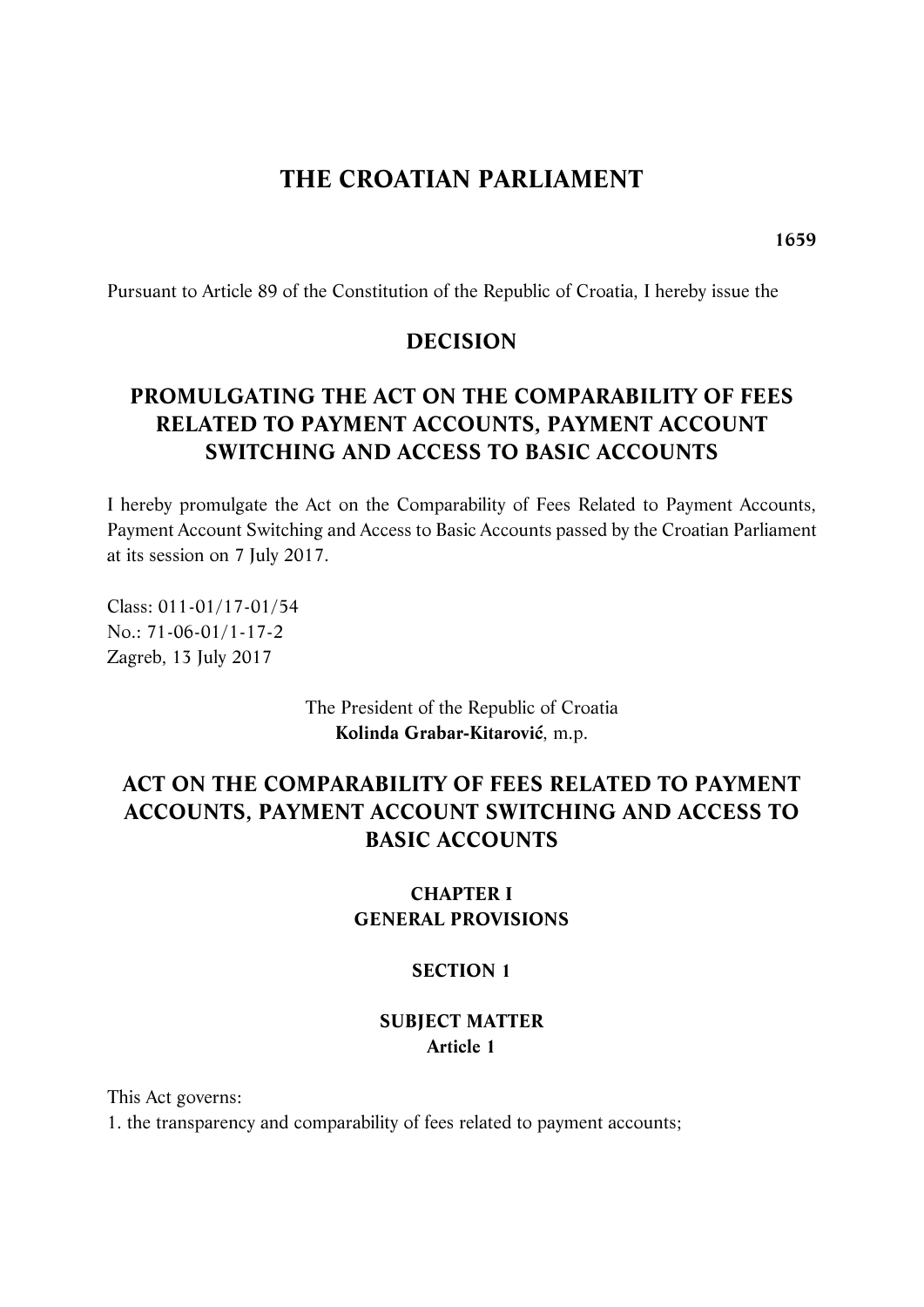- 2. payment account switching within the Republic of Croatia;
- 3. facilitation of cross-border payment account-opening; and
- 4. the opening and using of basic accounts.

#### **Compliance with the legal acts of the European Union Article 2**

This Act transposes into the legal system of the Republic of Croatia Directive 2014/92/EU of the European Parliament and of the Council of 23 July 2014 on the comparability of fees related to payment accounts, payment account switching and access to payment accounts with basic features (Text with EEA relevance) (OJ L 257, 28.8.2014, hereinafter referred to as 'Directive 2014/92/EU').

#### **SECTION 2**

## **DEFINITIONS Article 3**

For the purposes of this Act, the following terms shall have the following meaning:

1. 'Member state' means a Member State of the European Union and a contracting party to the Agreement on the European Economic Area;

2. 'credit institution' means a credit institution as defined in Article 4, paragraph (1), item (1) of Regulation (EU) No 575/2013 of the European Parliament and of the Council of 26 June 2013 on prudential requirements for credit institutions and investment firms and amending Regulation (EU) No 648/2012 (Text with EEA relevance) (OJ L 176, 27.6.2013); 3. 'credit transfer' means a national or cross-border payment service for crediting a payee's payment account with a payment transaction or a series of payment transactions from a payer's payment account by the payment service provider which holds the payer's payment account, based on an instruction given by the payer;

4. 'direct debit' means a national or cross-border payment service for debiting a payer's payment account, where a payment transaction is initiated by the payee on the basis of the payer's consent;

5. 'national payment transaction' or 'national payment service' means a payment transaction or a payment service the execution or the provision of which involves a payer's payment service provider and a payee's payment service provider, or only one payment service provider, which operate in the Republic of Croatia in accordance with the law governing the payment system;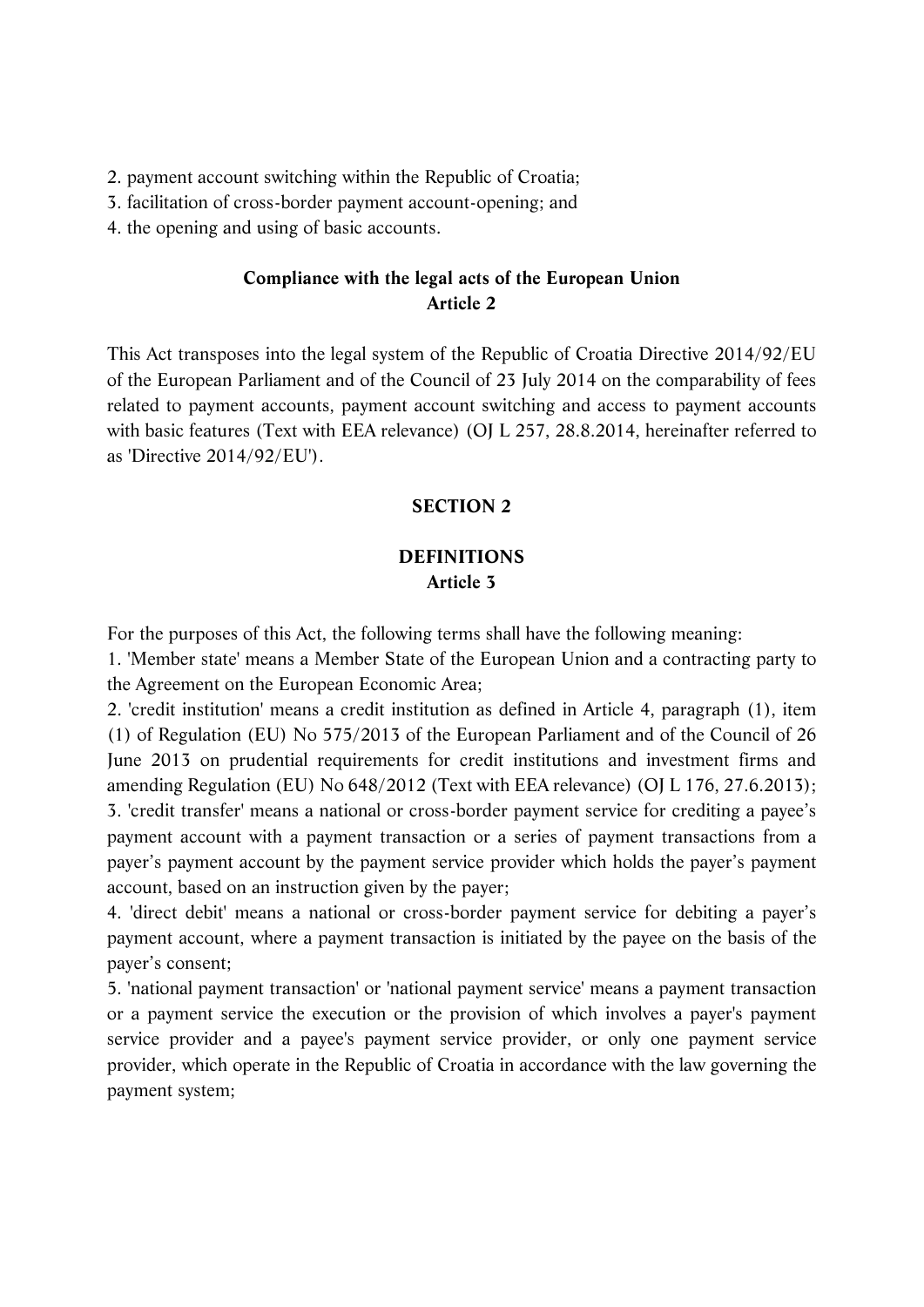6. 'competent authority' means an authority designated as competent by a Member State; in the Republic of Croatia the competent authorities shall be the Croatian National Bank and the Ministry of Finance – the Financial Inspectorate;

7. 'fees' means all charges and penalties, if any, payable by the consumer to the payment service provider for or in relation to services linked to a payment account;

8. 'payment order' means any instruction by a payer or payee to his payment service provider requesting the execution of a payment transaction;

9. 'funds' means banknotes and coins, electronic money in terms of the law governing the operation of electronic money institutions, as well as monetary claims against the payment service provider (scriptural money);

10. 'framework contract' means a payment service contract which governs the future execution of payment transactions and which contains the conditions for opening and operating a payment account;

11. 'basic account' means a payment account having the features referred to in Article 23 of this Act;

12. 'credit interest rate' means any rate at which interest is paid by a payment service provider to the consumer in respect of funds held in a payment account;

13. 'payer' means a natural or legal person who holds a payment account and allows a payment order from that account, or, where there is no payment account, a natural or legal person that gives a payment order;

14. 'payment instrument' means any personalised device and/or set of procedures agreed between a consumer and a payment service provider and used by the consumer in order to initiate a payment order;

15. 'payment transaction' means the placing, withdrawing or transferring of funds initiated by the payer or by the payee, regardless of any underlying obligations between the payer and the payee;

16. 'payment service' means a payment service as defined in the law governing the payment system;

17. 'consumer' means any natural person who is acting for purposes other than his trade, business or profession;

18. 'switching' or 'switching service' means a service referred to in Article 11, paragraph (2) of this Act;

19. 'cross-border payment transaction' or 'cross-border payment service' means a payment transaction or a payment service the execution or the provision of which involves two payment service providers of which one payment service provider (of either the payer or the payee) operates in the Republic of Croatia in accordance with the law governing the payment system, whereas the other payment service provider (of either the payer or the payee) operates pursuant to the regulations of another Member State;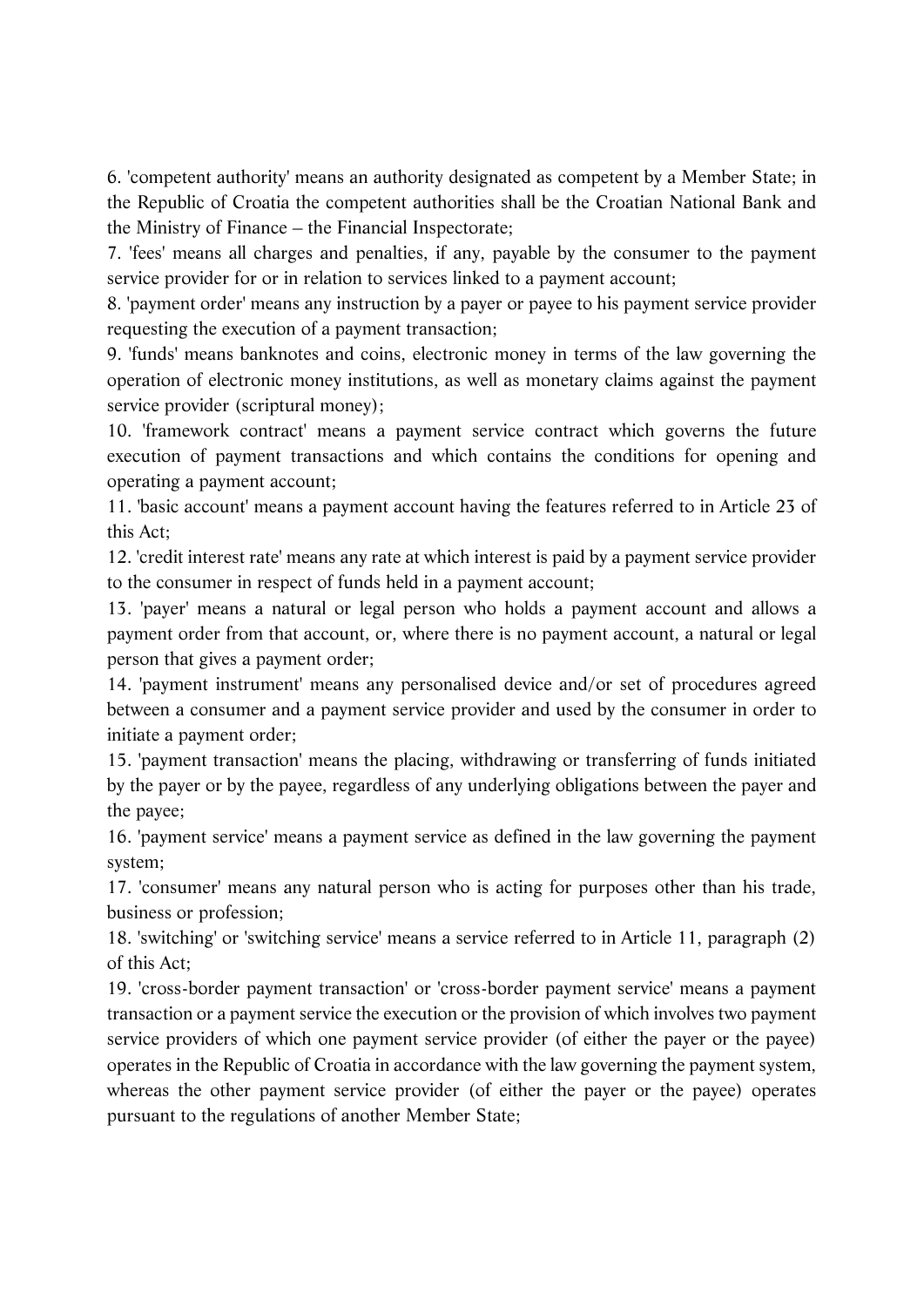20. 'tacit overdraft' means the amount of funds that a payment service provider makes tacitly available to a consumer, and which exceeds the positive balance in the consumer's payment account or the agreed overdraft;

21. 'payee' means a natural or legal person who is the intended recipient of funds which have been the subject of a payment transaction;

22. 'payment service provider' means a person authorised to provide payment services under the law governing the payment system;

23. 'transferring payment service provider' or 'TPS provider' means the payment service provider which transfers the information required to perform the switching;

24. 'receiving payment service provider' or 'RPS provider' means the payment service provider which receives the information required to perform the switching;

25. 'business day' means a day on which the relevant payment service provider is open for business as required for the execution of a payment transaction;

26. 'payment account' means an account held by the payment service provider in the name of one or more consumers, through which consumers are able at least to place funds, withdraw cash and execute and receive payment transactions, including credit transfers, to and from another party;

27. 'agreed overdraft' means the amount of funds that exceeds the positive balance in the consumer's payment account, and which a payment service provider makes available to a consumer on the basis of a contract;

28. 'services linked to the payment account' means all services related to the opening, operating and closing of a payment account, including payment services and payment transactions on the basis of cheques and drafts in accordance with the Geneva Convention of 19 March 1931 providing a uniform law for cheques and the Geneva Convention of 7 June 1930 providing a uniform law for bills of exchange and promissory notes; and similar cheques and drafts of the countries which are not party to these conventions, vouchers, traveller's cheques or postal money orders as defined by the Universal Postal Union and agreed and tacit overdrafts;

29. 'standing order' means an instruction given by the payer to the payment service provider which holds the payer's payment account to execute credit transfers at regular intervals or on predetermined dates;

30. 'durable medium' means any instrument which enables the consumer to store information addressed personally to that consumer in a way accessible for future reference for a period of time adequate to the purposes of the information and which allows the unchanged reproduction of the information stored;

31. 'third country' means any country that is not a Member State;

32. 'legally resident in the European Union' means where a natural person has the right to reside in a Member State by virtue of European Union or national law, including consumers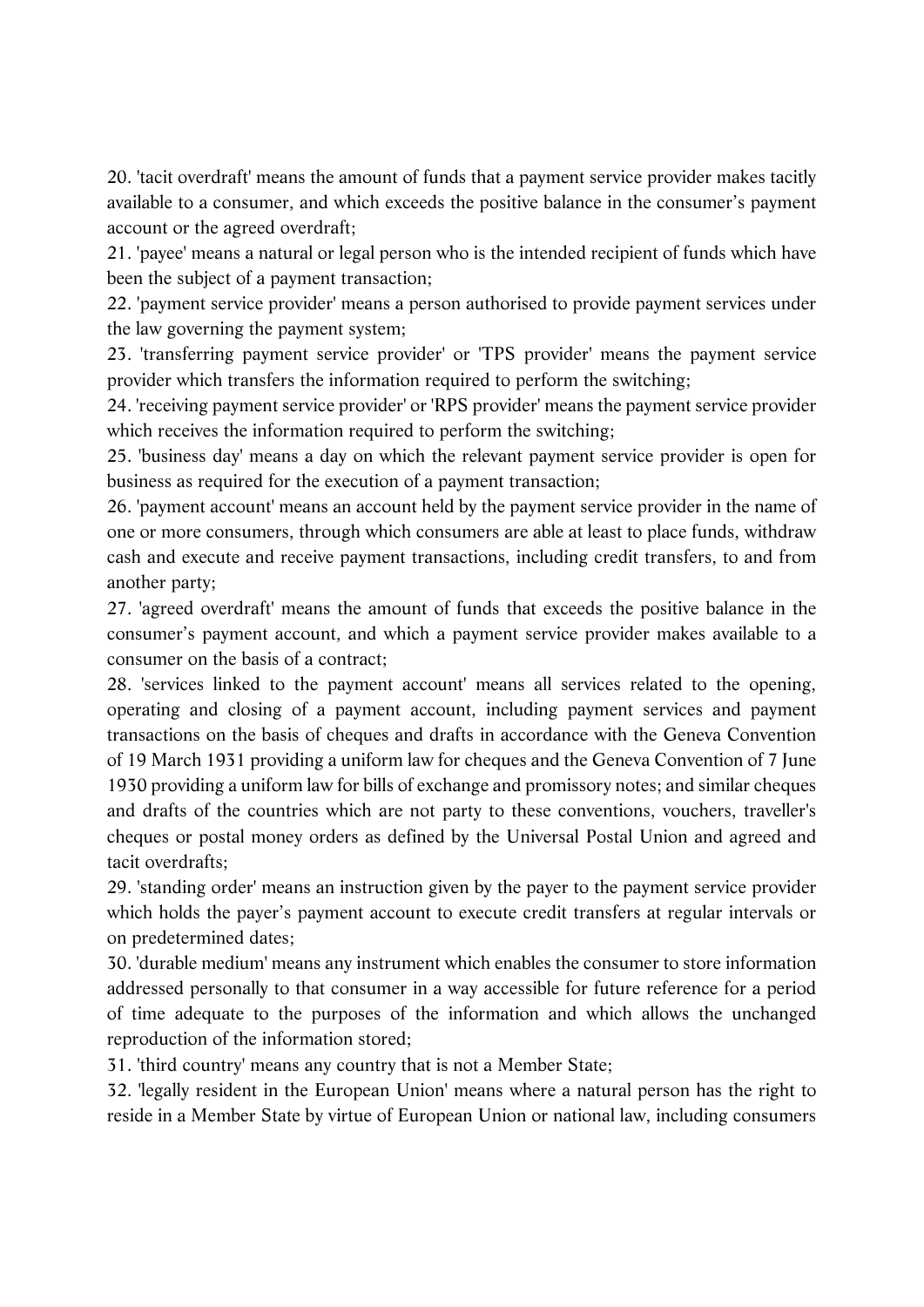with no fixed address and persons seeking asylum under the Geneva Convention of 28 July 1951 Relating to the Status of Refugees, the Protocol thereto of 31 January 1967 and other relevant international treaties.

(2) All terms used in this Act that have a gender-specific connotation shall refer to both the male and female genders.

## **CHAPTER II TRANSPARENCY AND COMPARABILITY OF FEES RELATED TO PAYMENT ACCOUNTS**

#### **SECTION 1**

## **APPLICATION OF THE PROVISIONS OF THIS CHAPTER Article 4**

The provisions of this Chapter shall apply to all payment service providers that provide consumers the service of opening and operating payment accounts.

#### **Fee information document and glossary Article 5**

(1) Before a consumer commits himself to an offer or a framework contract for a payment account, and sufficiently in advance so that the consumer has enough time to take a decision on entering into a contract, the payment service provider shall provide the consumer with a fee information document on paper or another durable medium for the most representative services linked to a payment account and set out in the list referred to in paragraph (9) of this Article.

(2) Together with the information document referred to in paragraph (1) of this Article, the payment service provider shall provide the consumer with any *ex ante* information for entering into a framework contract in accordance with the provisions of the law governing the payment system as well as any other *ex ante* information for entering into a credit contract in accordance with the provisions of the law governing consumer lending.

(3) The fee information document shall:

1. contain the names of all services set out in the list of the most representative services referred to in paragraph (9) of this Article and fees for such services that the payment service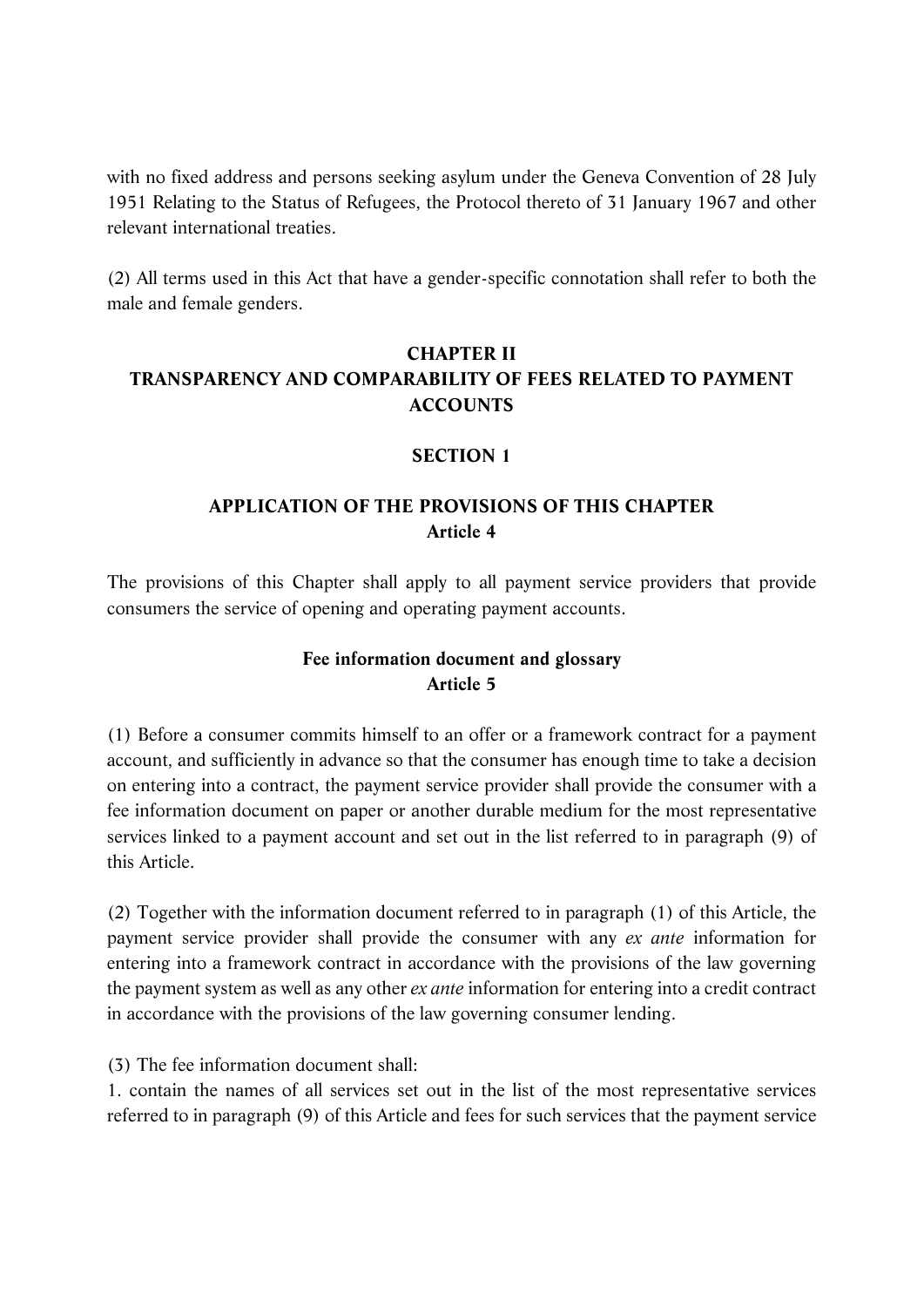provider provides and, where it does not provide any of such services, an indication that it does not provide such service;

2. be a short and stand-alone document, written in clear and easy-to-read language, using characters of a readable size;

3. be accurate and not misleading;

4. contain the title 'fee information document' at the top of the first page next to a common symbol to distinguish the document from other documents;

5. be no less comprehensible in the event that, having been originally produced in colour, it is printed or photocopied in black and white;

6. include a statement that it contains the fees for the most representative services included in the list of the most representative services referred to in paragraph (9) of this Article and that complete pre-contractual and contractual information on all the services, including the fees for services not included in that list, is provided in other documents;

7. be written in the Croatian language and Latin script and in another language agreed by the consumer and the payment service provider;

8. contain the fees expressed in the official currency of the Republic of Croatia or in another currency, but only if agreed by the payment service provider and the consumer in accordance with the regulations governing foreign exchange operations; and

9. have the format and structure set out in the implementing technical standard adopted by the European Commission as a delegated act pursuant to Article 4, paragraph (6) of Directive 2014/92/EU and Article 15 of Regulation (EU) No 1093/2010 of the European Parliament and of the Council of 24 November 2010 establishing a European Supervisory Authority (European Banking Authority), amending Decision No 716/2009/EC and repealing Commission Decision 2009/78/EC (OJ L 331, 15.12.2010, hereinafter referred to as 'Regulation (EU) No 1093/2010').

(4) Where one or more services are offered as part of a package of services linked to a payment account, the fee information document shall disclose the fee for the entire package, the services included in the package and their quantity, and the additional fee for any service that exceeds the quantity covered by the package fee.

(5) The payment service provider shall make available to consumers a glossary of at least the terms and definitions for the services set out in the list of the most representative services referred to in paragraph (9) of this Article.

(6) The glossary provided by the payment service provider shall be:

1. written in clear and easy-to-read language, using characters of a readable size, and it may not be misleading; and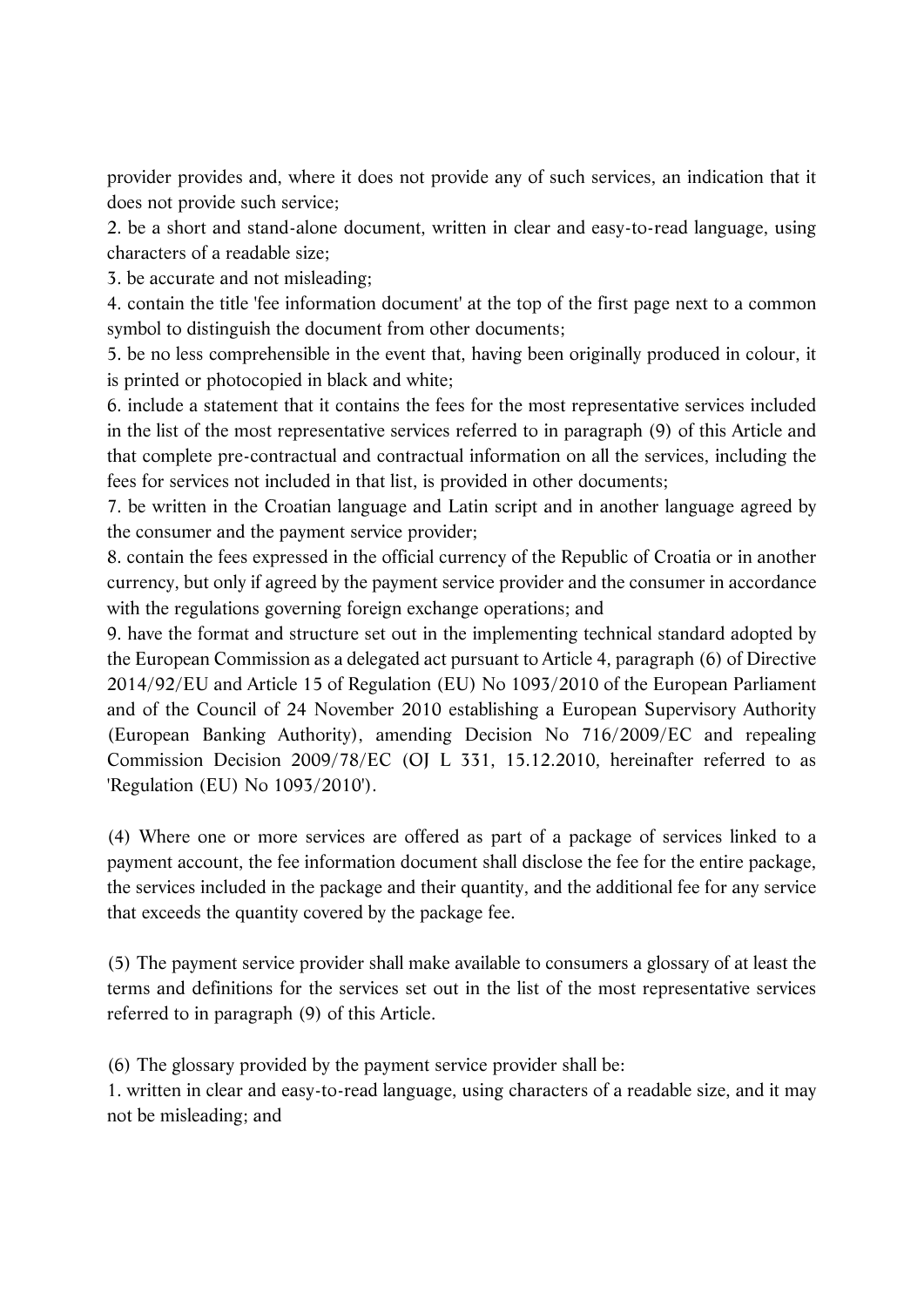2. written in the Croatian language and Latin script and in another language agreed by the consumer and the payment service provider.

(7) The fee information document and the glossary shall be made available to consumers at any time in an easily accessible manner, including to consumers who are not users of the payment services provided by the payment service provider as follows:

1. in electronic form on websites of the payment service provider where available; and

2. in the premises of the payment service provider accessible to consumers.

(8) At the request of the consumer, the payment service provider shall provide the consumer free of charge with the fee information document and the glossary on paper or another durable medium usually used by the payment service provider for that purpose.

(9) The Croatian National Bank shall set out in subordinate legislation a list of at least 10 and no more than 20 of the most representative services linked to a payment account with the terms and definitions for the services that are most commonly used by consumers and that generate the highest cost for consumers, both overall as well as per unit, and subject to a fee, offered by at least one payment service provider in the Republic of Croatia.

(10) The Croatian National Bank shall set out the list of the most representative services referred to in paragraph (9) of this Article by using, to the extent possible, the terminology of the regulatory technical standard with the terms and definitions for services, which is adopted by the European Commission as a delegated act pursuant to Article 3, paragraph (4) of Directive 2014/92/EU and Articles 10 to 14 of Regulation (EU) No 1093/2010.

(11) Every four years, following publication of the list of the most representative services referred to in paragraph (9) of this Article, the Croatian National Bank shall assess and, where appropriate, update that list. The Croatian National Bank shall notify to the European Commission and to the European Banking Authority the outcome of its assessment and, where applicable, of the updated list.

## **Statement of fees Article 6**

(1) Without prejudice to the provisions of the law governing the payment system related to the obligation to inform about executed payment transactions and the provisions of the law governing consumer lending related to the obligations arising from agreements in the form of an overdraft facility, payment service providers shall provide consumers with or make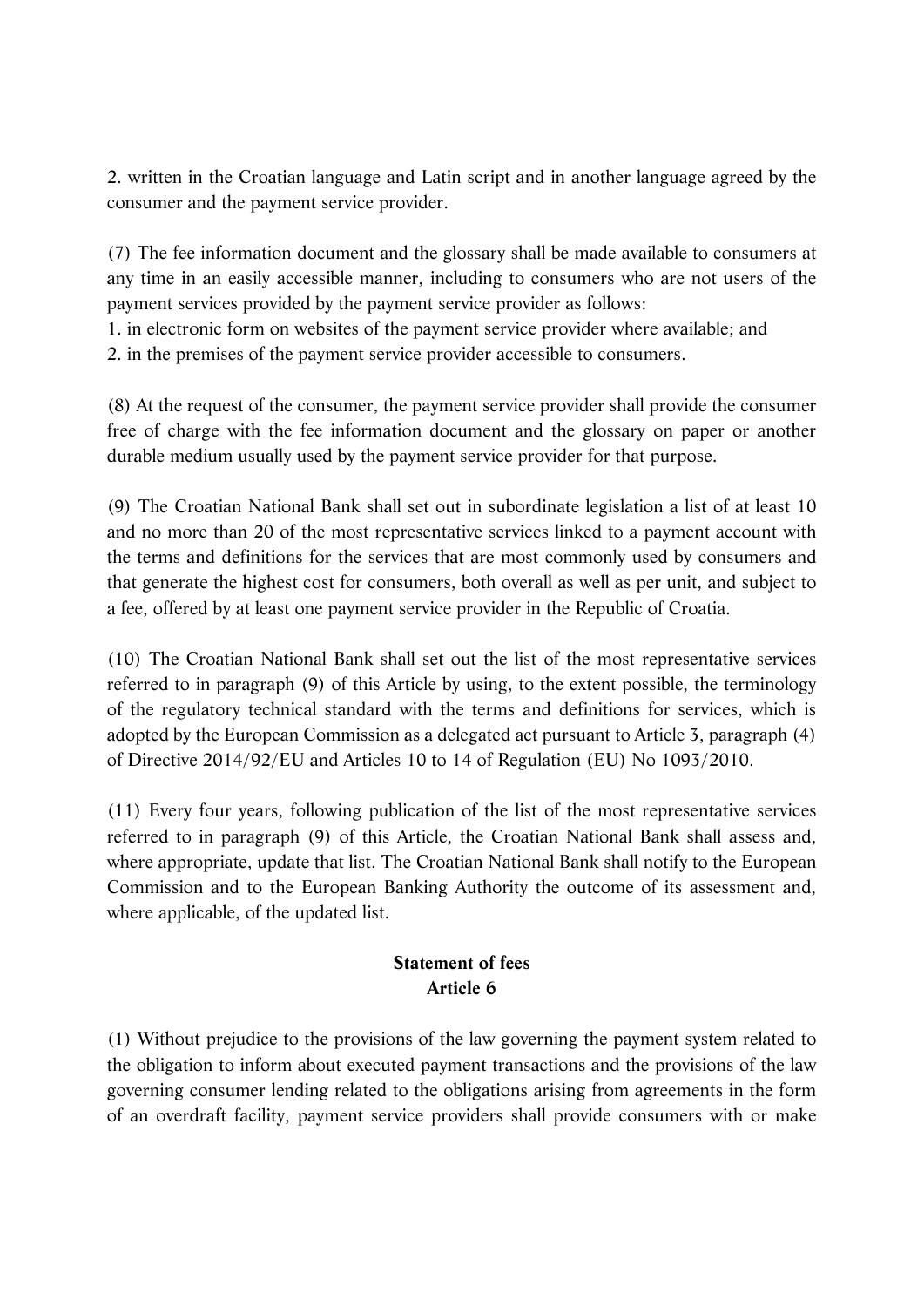available to consumers, at least annually and free of charge, a statement of all incurred fees and the interest rates referred to in paragraph (5) of this Article.

(2) When agreeing on the method of providing the statement of fees referred to in paragraph (1) of this Article, consumers shall have the right to choose the method in which they shall receive such statement.

(3) When agreeing on the method of providing the statement of fees referred to in paragraph (1) of this Article, payment service providers shall be obliged to offer consumers the statement of fees on paper.

(4) Regardless of the agreed method of providing the statement, payment service providers shall be obliged to provide the statement of fees on paper at the request of the consumer.

(5) The statement of fees shall:

1. specify:

a) the unit fee charged for each service and the number of times the service was used during the relevant period, and where the services are combined in a package, the fee charged for the package as a whole, the number of times the package fee was charged during the relevant period and the additional fee charged for any service exceeding the quantity covered by the package fee;

b) the total amount of fees incurred during the relevant period for each service, each package of services provided and services exceeding the quantity covered by the package fee;

c) the agreed overdraft interest rate applied to the payment account and the total amount of interest charged relating to the agreed overdraft during the relevant period, where applicable; d) the credit interest rate applied to the payment account and the total amount of interest earned by the consumer during the relevant period; and

e) the total amount of fees charged for all services provided during the relevant period;

2. use, to the extent possible, the terms set out in the list of the most representative services referred to in Article 5, paragraph (9) of this Act;

3. be written in clear and easy-to-read language, using characters of a readable size;

4. be accurate and not misleading;

5. contain the title 'statement of fees' at the top of the first page next to a common symbol to distinguish the document from other documents;

6. be written in the Croatian language and Latin script and in another language agreed by the consumer and the payment service provider;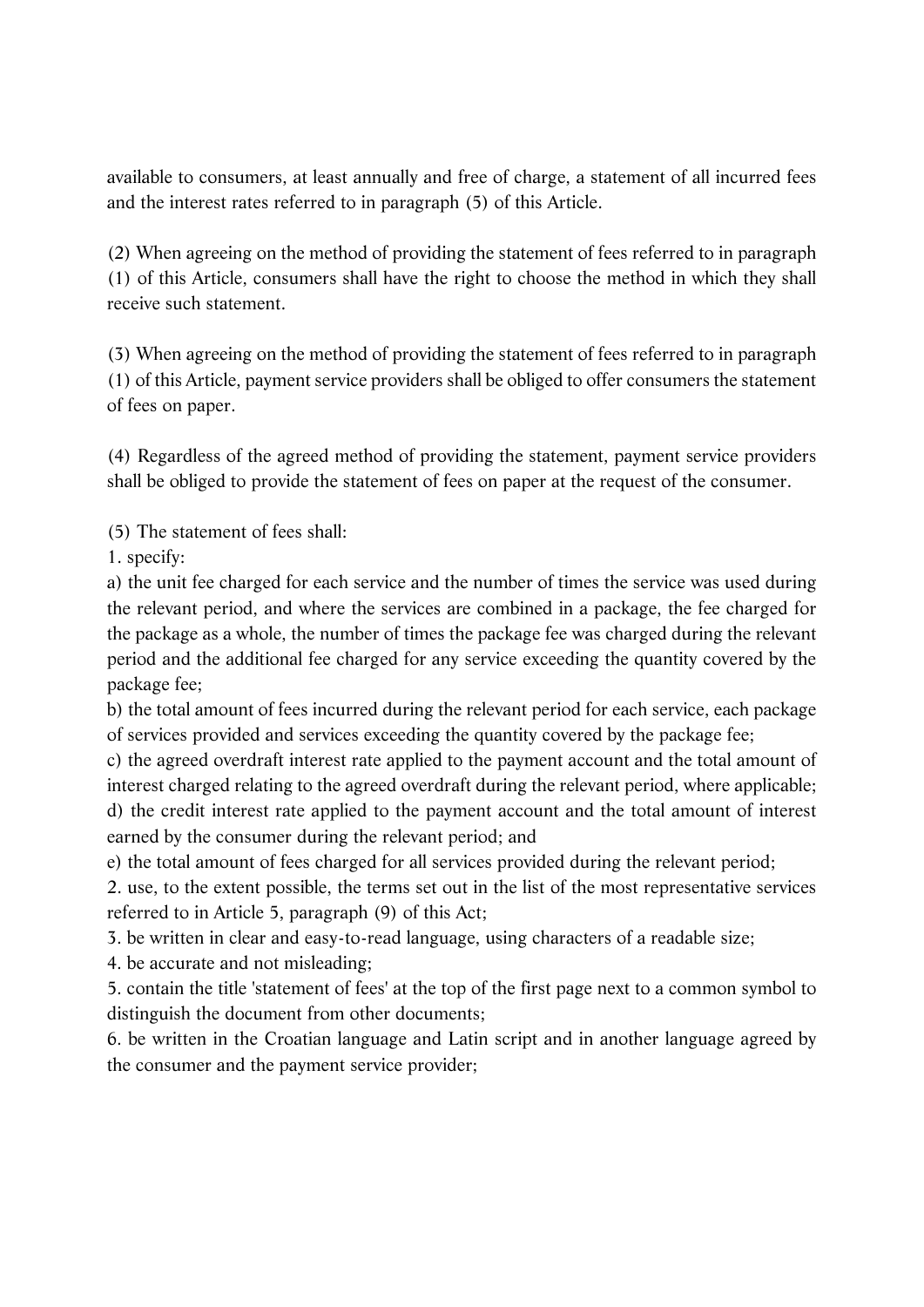7. contain the fees expressed in the official currency of the Republic of Croatia or in another currency, but only if agreed by the payment service provider and the consumer in accordance with the regulations governing foreign exchange operations; and

8. have the format and structure set out in the implementing technical standard adopted by the European Commission as a delegated act pursuant to Article 5, paragraph (4) of Directive 2014/92/EU and Article 15 of Regulation (EU) No 1093/2010.

#### **SECTION 2**

## **INFORMATION FOR CONSUMERS Article 7**

(1) In their pre-contractual and marketing information to consumers, and in contracts entered into with consumers, payment service providers shall use the terms set out in the list of the most representative services referred to in Article 5, paragraph (9) of this Act.

(2) In the information referred to in paragraph (1) of this Article, payment service providers may use brand names to designate their services, provided such brand names are used in addition to the terms set out in the list of the most representative services referred to in Article 5, paragraph (9) of this Act.

(3) Payment service providers may use brand names in the fee information document referred to in Article 5 of this Act and the statement of fees referred to in Article 6 of this Act, provided such brand names are used in addition to the terms set out in the list of the most representative services referred to in Article 5, paragraph (9) of this Act as a secondary designation of the services in the list.

#### **Comparing fees Article 8**

(1) The Croatian National Bank shall publish on its website a comparison of fees charged by payment service providers to consumers for the services set out in the list of the most representative services referred to in Article 5, paragraph (9) of this Article.

(2) The comparison of fees referred to in paragraph (1) of this Article shall contain: 1. clear and objective criteria on which the comparison will be based;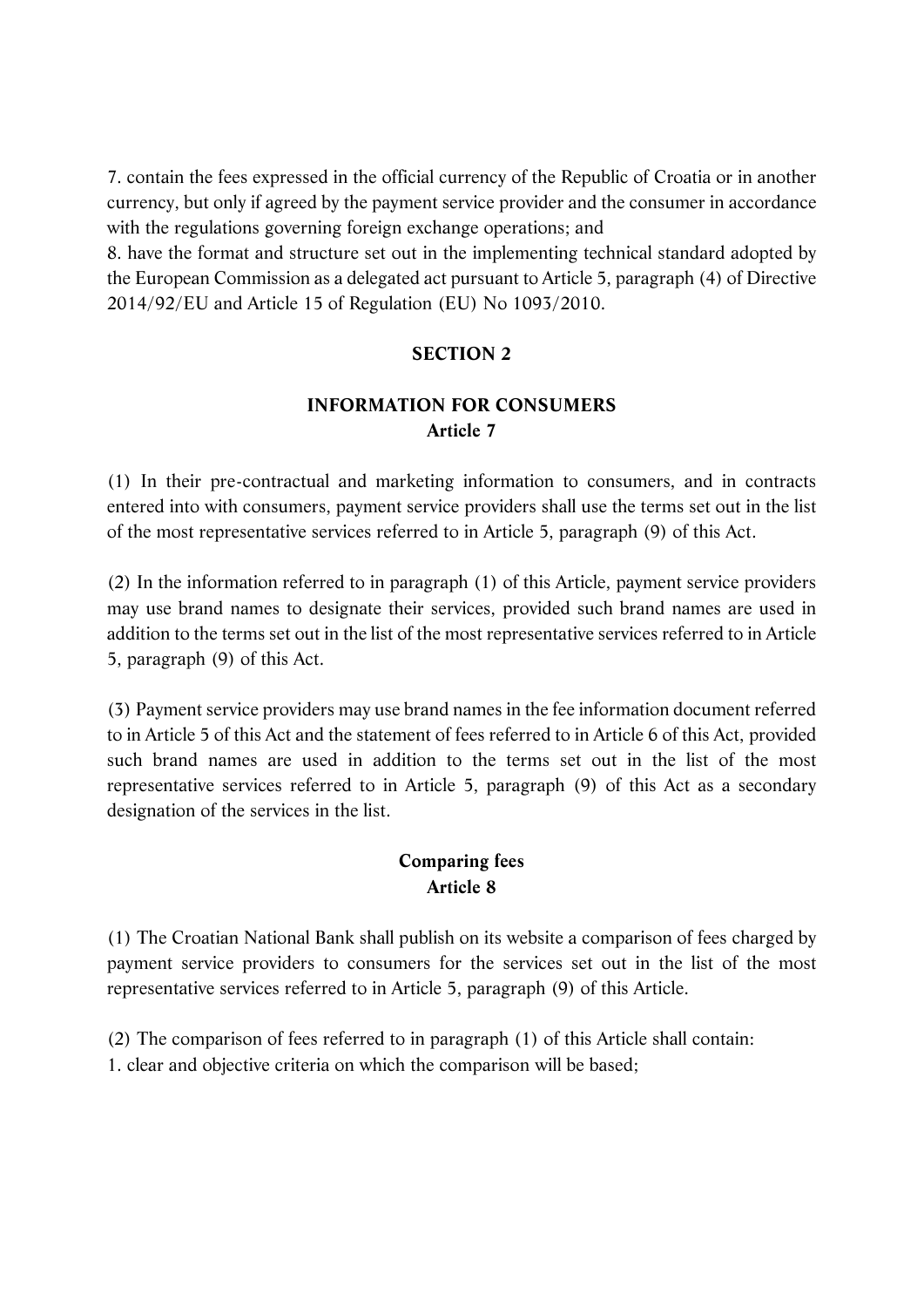2. up-to-date information written in clear and easy-to-read language, using the terms set out in the list of the most representative services referred to in Article 5, paragraph (9) of this Act, and designation of the time of the last update;

3. a complete overview of the market or of a significant part of the market with a clear statement, before displaying results, that the published comparison of fees is not a complete overview of the market;

4. Instructions to report incorrect information in the published comparison of fees.

(3) Payment service providers shall provide a link on their websites to the website referred to in paragraph (1) of this Article.

(4) The Croatian National Bank shall set out in subordinate legislation the data that payment service providers shall deliver to it for the purpose of publishing the comparison of fees referred to in paragraph (1) of this Article, and the method of and time limits for their delivery.

## **Payment accounts packaged with another product or service Article 9**

(1) When a payment account is offered as part of a package together with another product or service which is not linked to a payment account, the payment service provider shall inform the consumer whether it is possible to purchase the payment account separately.

(2) If it is possible to purchase the payment account separately, the payment service provider shall provide the consumer with information regarding the costs and fees associated with each of the other products and services offered in the package referred to in paragraph (1) of this Article that can be purchased separately.

## **CHAPTER III SWITCHING**

## **SECTION 1**

## **APPLICATION OF THE PROVISIONS OF THIS CHAPTER Article 10**

The provisions of this Chapter shall apply to all payment service providers that provide consumers the service of opening and operating payment accounts.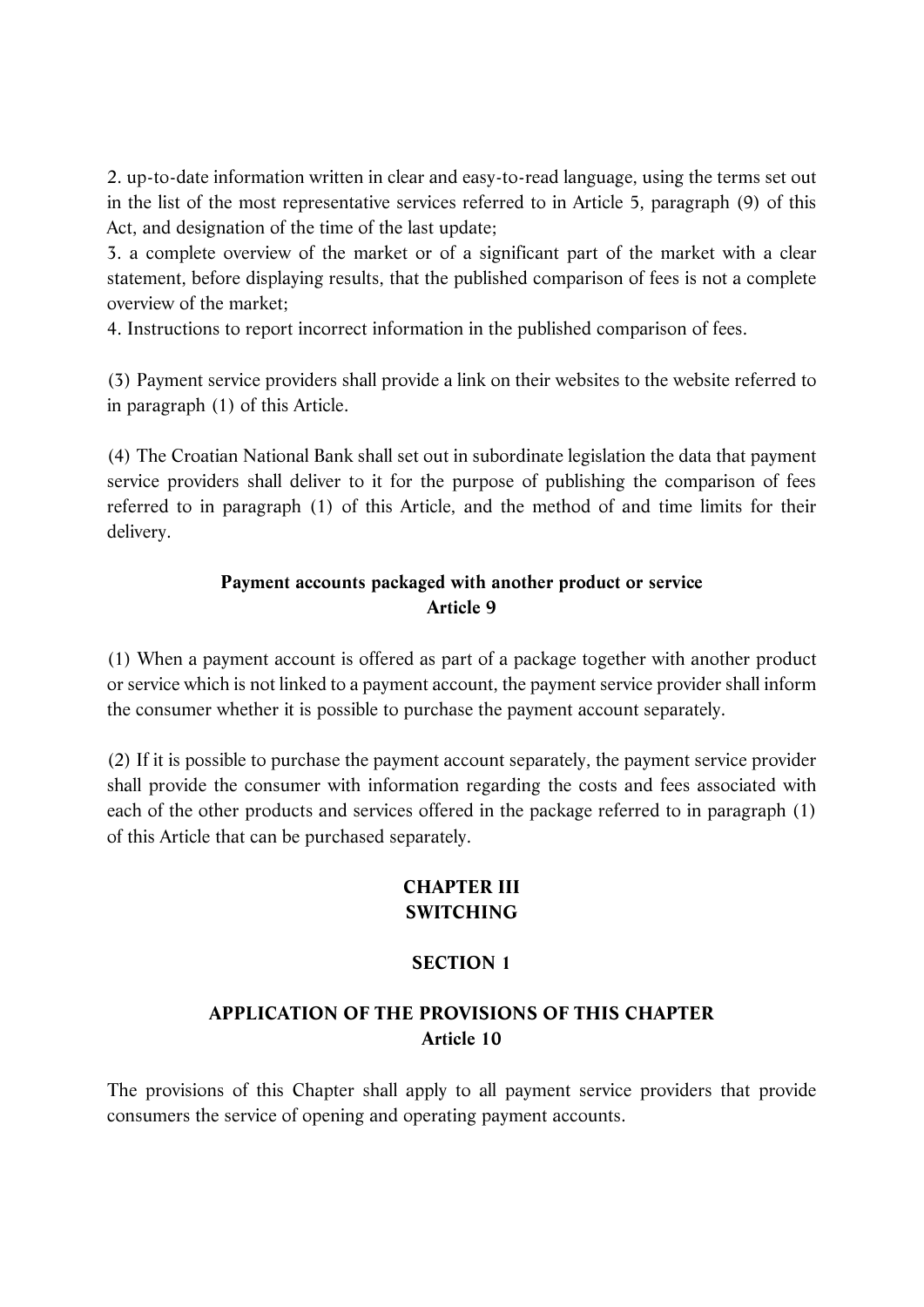## **The switching service Article 11**

(1) Payment service providers shall provide the switching service at the request of the consumer if:

1. both payment service providers are located in the territory of the Republic of Croatia; and 2. the RPS provider already operates a payment account or may open such an account for the consumer in the same currency as the account operated by the TPS provider.

(2) The switching service means transferring from the TPS provider to the RPS provider: 1. either the information about all or some standing orders for credit transfers, recurring direct debits and recurring incoming credit transfers executed on a payment account, 2. or some or all of the positive payment account balance from one payment account to the other, with or without closing the payment account with the TPS provider.

(3) The extent of the switching service shall be determined by the consumer in the authorisation he provides to the RPS provider in accordance with Article 13 of this Act.

## **Information on the switching service Article 12**

(1) Payment service providers shall make available to consumers the information on:

1. the obligations of the TPS provider and the RPS provider for each step of the switching process, as indicated in Articles 13 to 16 of this Act;

2. the time-frame for completion of each respective step of the switching process;

3. the fees, if any, charged for the switching process;

4. any information that the consumer will be asked to provide;

5. the right to complain to the payment service provider, the right to complain to the Croatian National Bank and the right to initiate conciliation or alternative consumer dispute resolution procedures in accordance with Article 30 of this Act; and

6. all consents that may be contained in the consumer's authorisation to switch, with a designation that the consumer himself decides on the extent of the consents given in the authorisation.

(2) The information referred to in paragraph (1) of this Article shall be made available to the consumer free of charge: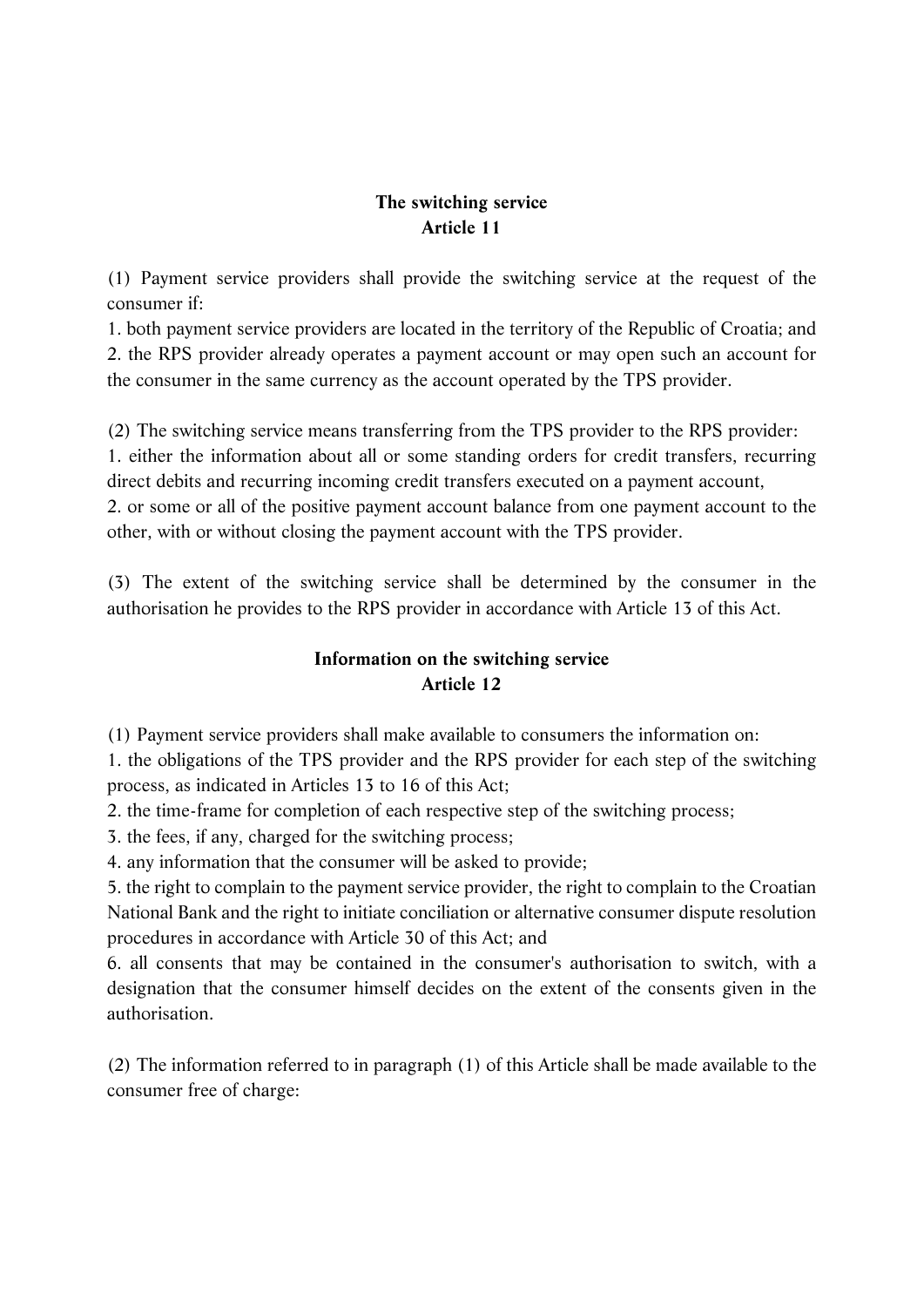1. on paper or another durable medium, clearly displayed at all premises of the payment service provider accessible to consumers; and

2. in electronic form on the website of the payment service provider.

(3) At the request of the consumer, the payment service provider shall provide the consumer free of charge with the information referred to in paragraph (1) of this Article on paper or another durable medium usually used by the payment service provider for that purpose.

#### **Consumer's authorisation to switch Article 13**

(1) The RPS provider shall initiate the switching service after receiving from the consumer the authorisation to switch. If two or more consumers are holders of the payment account, authorisation shall be given by each of them.

(2) The authorisation to switch shall contain:

1. specific consent to the TPS provider to execute each operation that the RPS provider, on the basis of the consumer's choice, requires from the TPS provider in accordance with Article 14 of this Act;

2. specific consent to the RPS provider to execute each operation referred to in Article 16, paragraph (1), items (1), (2), (4) and (5) of this Act chosen by the consumer; and 3. the date from which standing orders for credit transfers and direct debits are to be executed from the payment account that the consumer wishes to open or which he already holds with the RPS provider.

(3) In the authorisation referred to in paragraph (2) of this Article, the consumer may identify incoming credit transfers, standing orders for credit transfers and direct debit mandates that are to be switched.

(4) The date referred to in paragraph (2), item (3) of this Article shall be at least six business days after the date on which the RPS provider receives the required information from the TPS provider.

(5) The RPS provider shall inform the consumer about the earliest date referred to in paragraph (4) of this Article which the consumer may specify in the authorisation.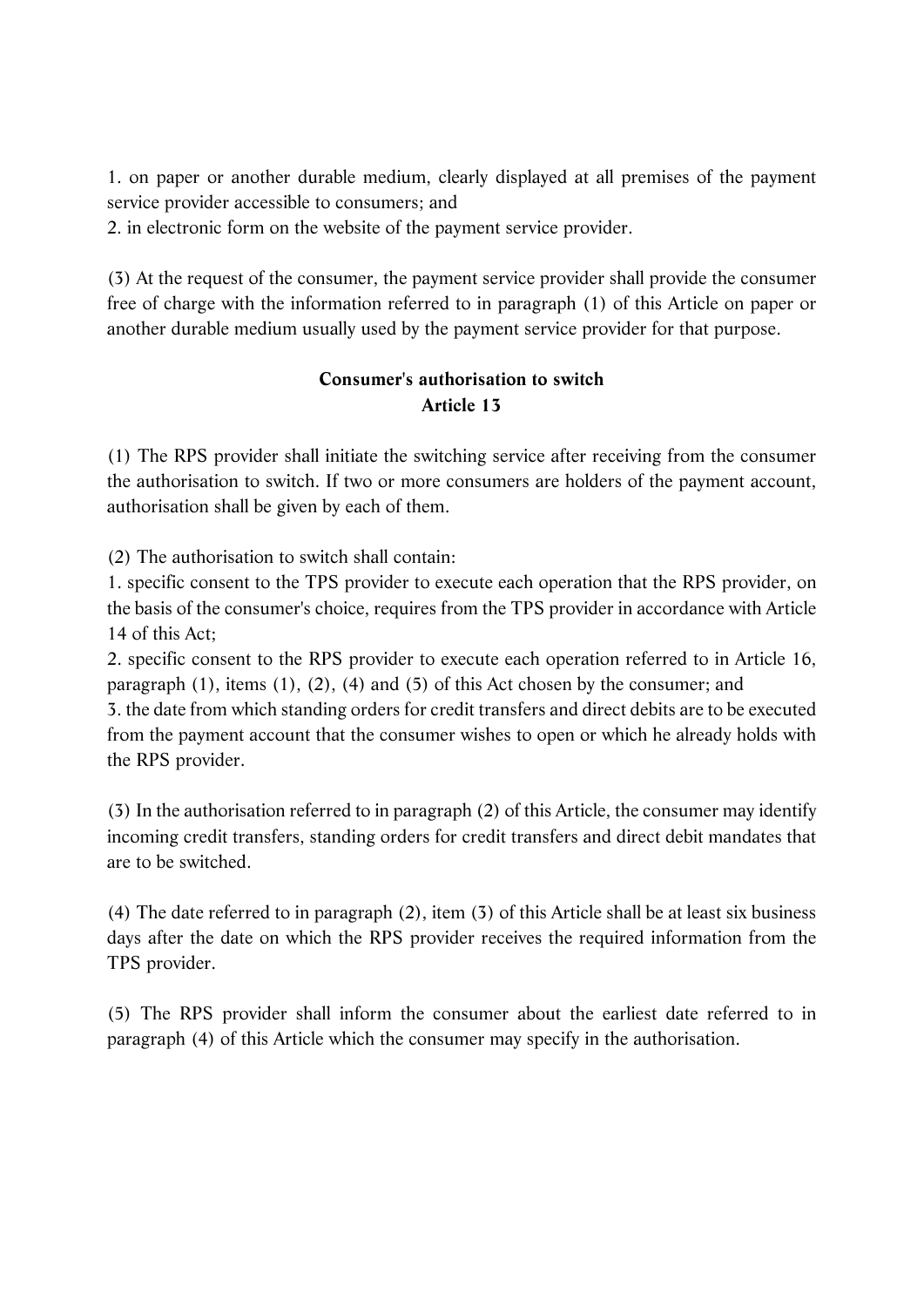(6) The authorisation shall be written in the Croatian language and Latin script, which does not exclude the possibility that the RPS provider, the TPS provider and the consumer agree on the parallel use of another language.

(7) The authorisation shall be in writing and the RPS provider shall provide the consumer with or make available to the consumer a copy of the signed authorisation.

## **RPS provider's request to the TPS provider Article 14**

Within two business days from receipt of the authorisation referred to in Article 13 of this Act, the RPS provider shall request the TPS provider to carry out the following tasks, if provided for in the authorisation to switch:

1. transmit to the RPS provider and, if specifically requested by the consumer, to the consumer, a list of the existing standing orders for credit transfers with all information from such orders and available information on direct debit mandates that are being switched;

2. transmit to the RPS provider and, if specifically requested by the consumer, to the consumer, the available information about recurring incoming credit transfers and direct debits executed on the consumer's payment account in the previous 13 months for which consent is given to the payee or the payee's payment service provider;

3. where the TPS provider does not provide a system for automated redirection of direct debits to the payment account held by the consumer with the RPS provider, stop accepting direct debits specified in the authorisation with effect from the date specified in the authorisation;

4. stop accepting incoming credit transfers specified in the authorisation with effect from the date specified in the authorisation if the following conditions are met:

a) the TPS provider does not provide a system for automated redirection of the incoming credit transfers to the payment account held by the consumer with the RPS provider; and

b) the consumer has closed the payment account in accordance with item (7) of this Article; 5. cancel standing orders specified in the authorisation with effect from the date specified in the authorisation;

6. transfer the positive balance specified in the authorisation to the payment account held by the consumer with the RPS provider on the date specified in the authorisation;

7. close the payment account held with the TPS provider on the date specified in the authorisation.

## **Obligations of the TPS provider Article 15**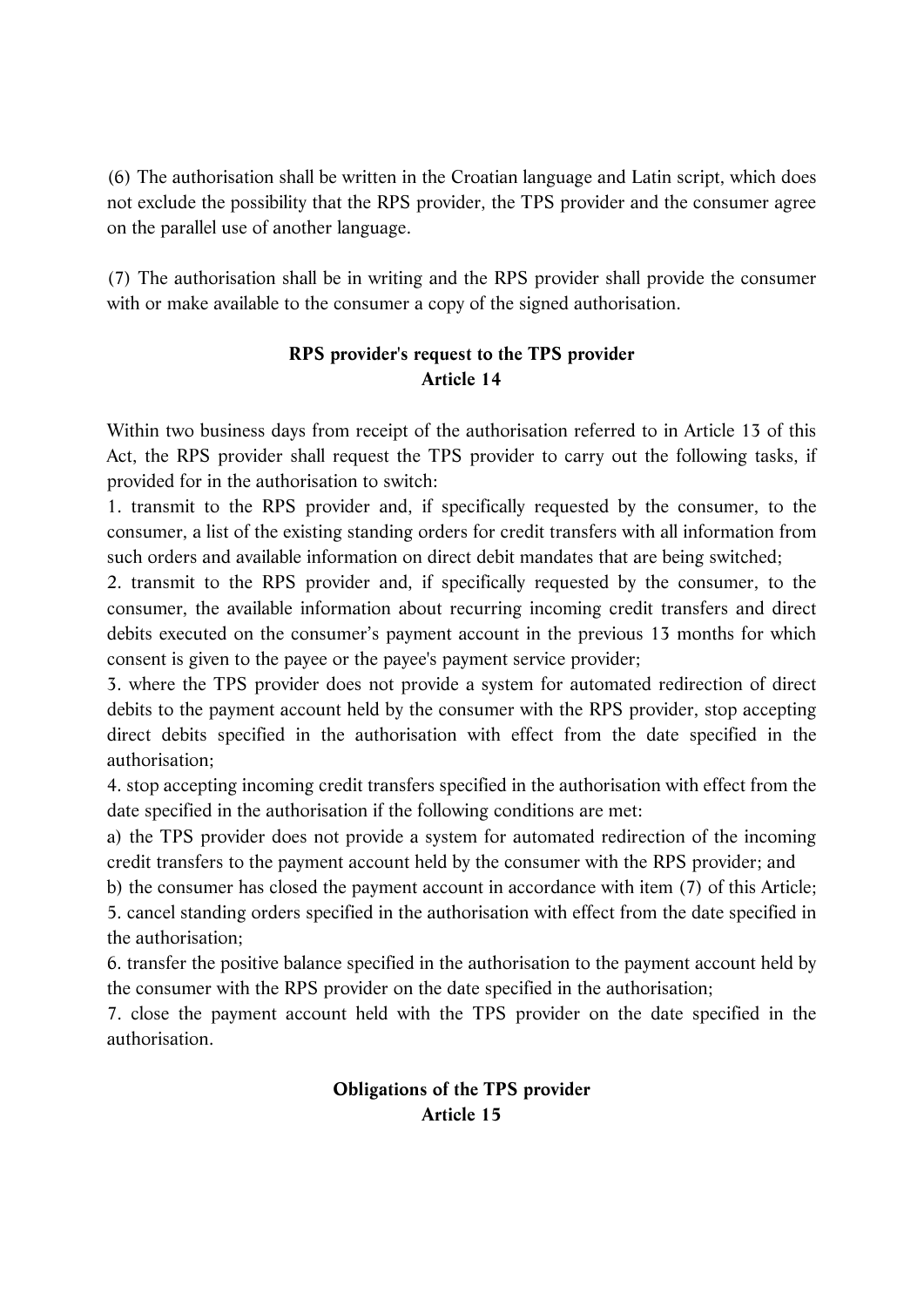(1) Upon receipt of the request referred to in Article 14 of this Act, the TPS provider shall carry out the following tasks, if provided for in the authorisation referred to in Article 13 of this Act:

1. send the RPS provider the information referred to in Article 14, items (1) and (2) of this Act within five business days;

2. where the TPS provider does not provide a system for automated redirection of direct debits to the payment account held by the consumer with the RPS provider, stop accepting direct debits specified in the authorisation to the payment account which the consumer holds with it with effect from the date specified in the authorisation;

3. stop accepting incoming credit transfers with effect from the date specified in the authorisation if the following conditions are met:

a) the TPS provider does not provide a system for automated redirection of the incoming credit transfers to the payment account held by the consumer with the RPS provider; and

b) the consumer has closed the account in accordance with item (6) of this paragraph;

4. cancel standing orders with effect from the date specified in the authorisation;

5. transfer the positive balance specified in the authorisation from the payment account which the consumer holds with it to the payment account held by the consumer with the RPS provider on the date specified in the authorisation;

6. without prejudice to the provisions of the framework contract between the TPS provider and the consumer and the provisions of the law governing the payment system on the period of notice, close the payment account on the date specified in the authorisation if the following conditions are met:

a) the consumer has no outstanding obligations to the TPS provider on that payment account; and

b) the actions referred to in points (1), (2), (4) and (5) of this paragraph have been completed.

(2) The TPS provider shall immediately inform the consumer where such outstanding obligations prevent the consumer's payment account from being closed under paragraph (1), item (6) of this Article.

(3) Without prejudice to the provisions of the law governing the payment system on the blocking of payment instruments, the TPS provider shall not block payment instruments before the date specified in the authorisation.

## **Other obligations of the RPS provider Article 16**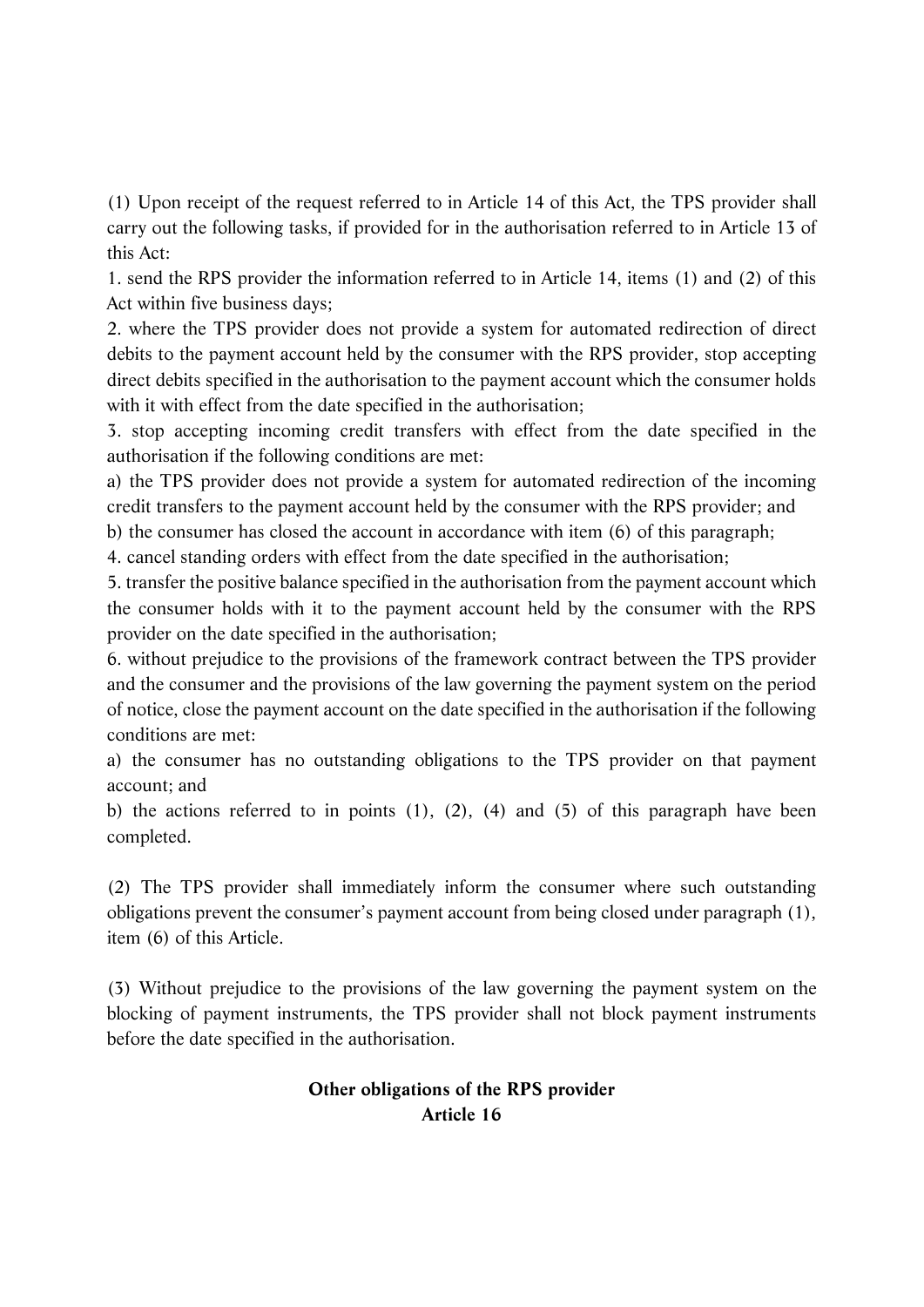(1) Within five business days of receipt of the information referred to in Article 14, items (1) and (2) of this Act, and in accordance with the authorisation referred to in Article 13 of this Act and the information provided by the TPS provider and/or the consumer, the RPS provider shall carry out the following tasks:

1. set up the standing orders for credit transfers requested by the consumer and execute them with effect from the date specified in the authorisation;

2. make any necessary preparations to accept direct debits and accept them with effect from the date specified in the authorisation;

3. where relevant, inform the consumer of his rights pursuant to Article 5, paragraph (3), item (d) of Regulation (EU) No 260/2012 of the European Parliament and of the Council of 14 March 2012 establishing technical and business requirements for credit transfers and direct debits in euro and amending Regulation (EC) No 924/2009 (OJ L 94, 30.3.2012);

4. inform payers specified in the authorisation and making recurring incoming credit transfers into a consumer's payment account of the details of the consumer's payment account with the RPS provider and transmit to the payers a copy of the consumer's authorisation. If the RPS provider does not have all the information it needs to inform the payers, it shall ask the consumer or the TPS provider to provide the missing information;

5. inform payees specified in the authorisation and using a direct debit to collect funds from the consumer's payment account of the details of the consumer's payment account with the RPS provider and the date from which direct debits are to be collected from that payment account and transmit to the payees a copy of the consumer's authorisation. If the RPS provider does not have all the information it needs to inform the payers, it shall ask the consumer or the TPS provider to provide the missing information.

(2) The consumer may personally provide the information referred to in paragraph (1), items (4) and (5) of this Article to the payers and/or payees rather than provide specific consent to the RPS provider to do so. In that case, the RPS provider shall provide the consumer within the time limit referred to in paragraph (1) of this Article with the written notification providing details of the payment account and the starting date specified in the authorisation to switch by the consumer as the date from which the RPS provider shall begin to execute recurring incoming credit transfers and direct debits.

#### **SECTION 2**

#### **FACILITATION O CROSS-BORDER PAYMENT ACCOUNT-OPENING Article 17**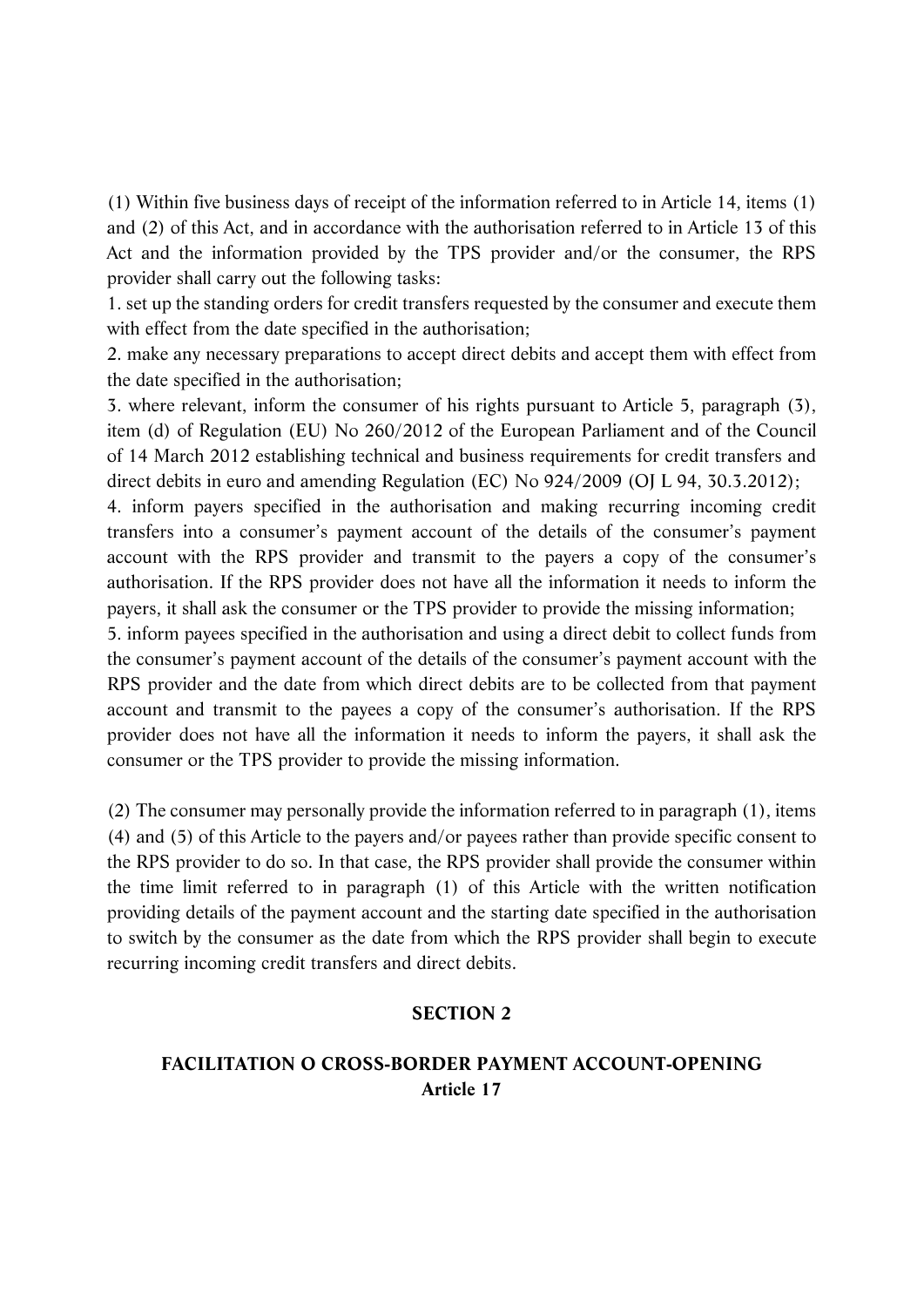(1) Where a consumer wishes to open or already holds a payment account with a payment service provider located in another Member State, the payment service provider with which the consumer holds a payment account shall, at the request of the consumer, provide the consumer:

1. free of charge with:

a) a list with all information about all the currently active standing orders for credit transfers and direct debit mandates for which the payer gave consent to his payment service provider; b) available information about recurring incoming credit transfers and direct debits executed on the consumer's payment account in the previous 13 months for which the payer gave consent to the payee or the payee's payment service provider;

2. transfer any positive balance specified by the consumer from the payment account held by the consumer to the payment account held by the consumer with payment service providers in another Member State, provided that the request includes full details allowing the new payment service provider and the consumer's payment account with that payment service provider to be identified; and/or

3. close the payment account.

(2) Without prejudice to the provisions of the framework contract between the payment service provider and the consumer and the provisions of the law governing the payment system on the period of notice for the framework contract, the payment service provider shall complete the requested actions referred to in paragraph (1) of this Article within the time limit specified by the consumer.

(3) The time limit referred to in paragraph (2) of this Article shall be at least six business days after receipt of the consumer's request unless otherwise agreed between the payment service provider and the consumer.

(4) By way of derogation from paragraph (1) of this Article, the payment service provider shall not complete the requested actions if the consumer has outstanding obligations on the payment account to that payment service provider.

(5) Where outstanding obligations on the payment account prevent the completion of the requested actions, the payment service provider shall inform the consumer thereof immediately after submission of the request referred to in paragraph (1) of this Article.

#### **SECTION 3**

#### **FEES CONNECTED WITH THE SWITCHING SERVICE**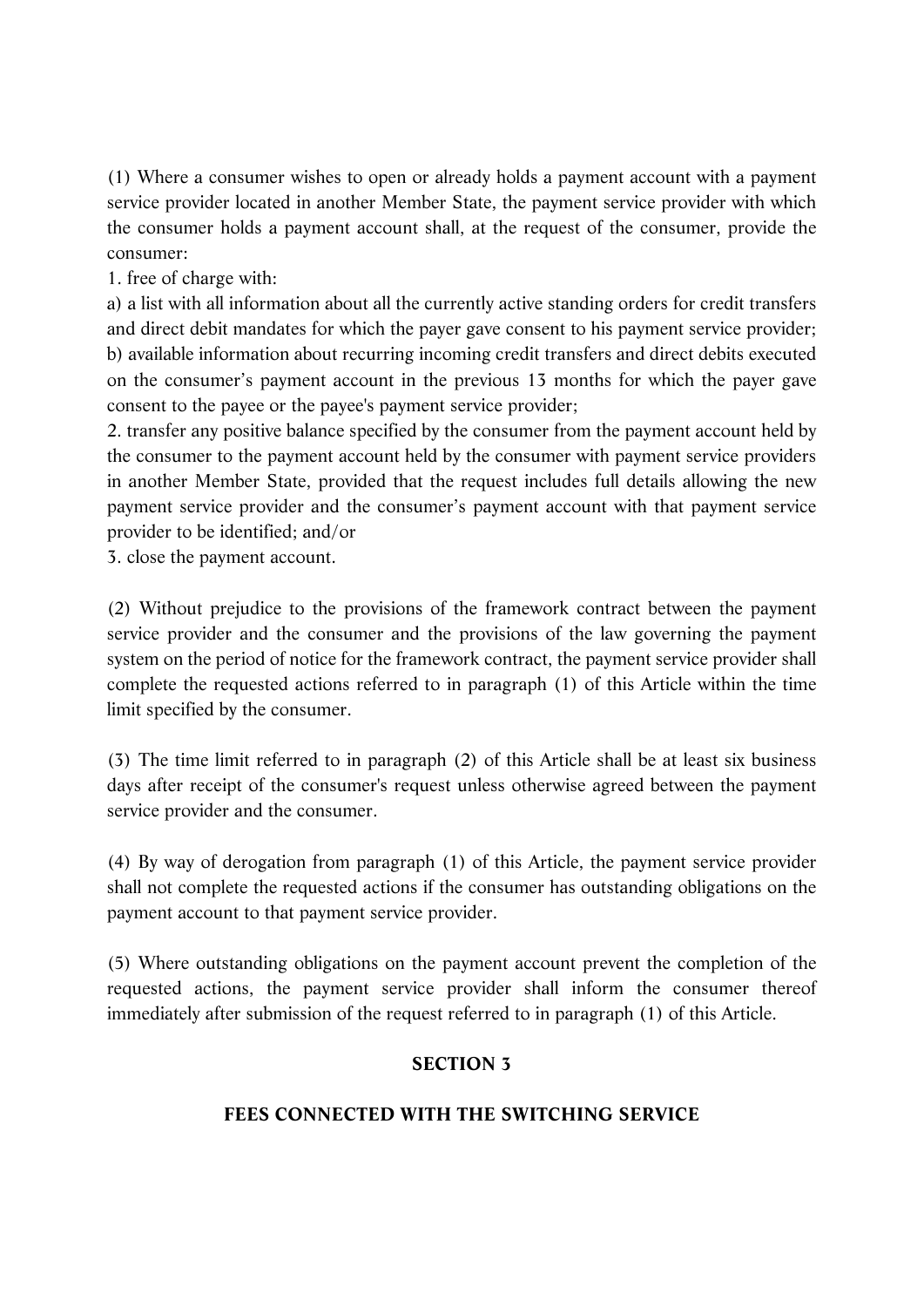#### **Article 18**

 (1) The TPS provider and the RPS provider shall ensure that consumers are able to access free of charge all available personal information regarding existing standing orders and direct debits held by these payment service providers.

(2) The TPS provider may not charge the consumer or the RPS provider a fee for providing information requested by the RPS provider on the basis of Article 14 of this Act.

(3) The fees for closing the payment account shall be subject to the provisions of the law governing the payment system on the fees connected with the termination of the framework contract.

(4) Fees, if any, applied by the TPS provider or the RPS provider to the consumer for any service referred to in Articles 14 to 16 of this Act, other than those referred to in paragraphs (1), (2) and (3) of this Article, shall be reasonable and in line with the actual costs of that payment service provider.

## **Liability of payment service providers Article 19**

(1) A payment service provider involved in the switching process shall without delay compensate the consumer for any material damage, including charges and interest, incurred by the consumer and resulting directly from the non-compliance or partial non-compliance of the payment service provider with its obligations under this Chapter.

(2) The liability referred to in paragraph (1) of this Article shall be excluded in cases of abnormal and unforeseeable circumstances beyond the control of the payment service provider pleading for the application of those circumstances, the consequences of which the payment service provider could not have avoided despite having acted with the necessary caution, or in cases where the payment service provider is obliged to apply other regulations.

(3) The liability referred to in paragraphs (1) and (2) shall be established in accordance with general rules governing liability for damage.

## **CHAPTER IV RIGHT TO A PAYMENT ACCOUNT**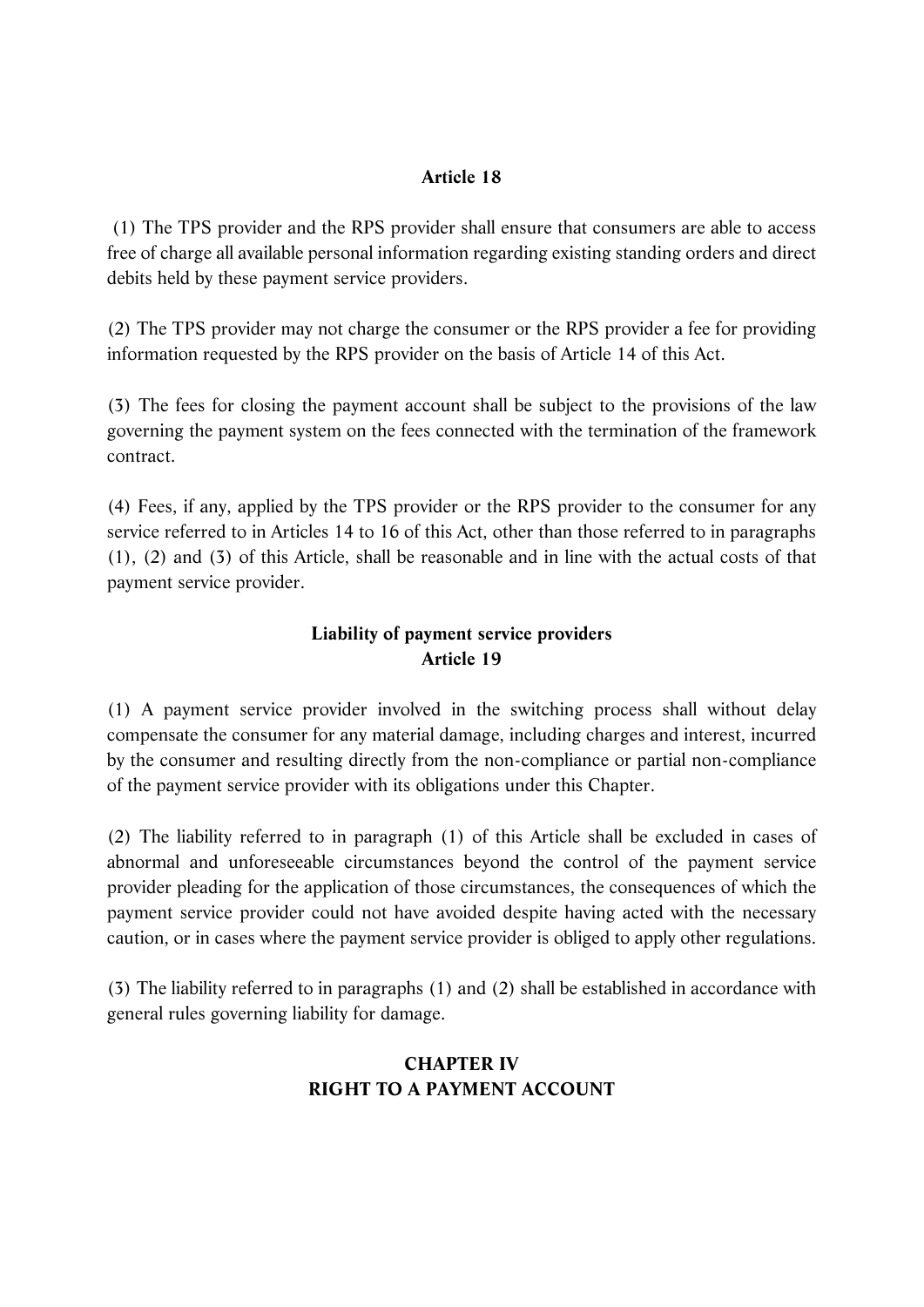#### **SECTION 1**

#### **APPLICATION OF THE PROVISIONS OF THIS CHAPTER Article 20**

The provisions of this Chapter shall apply only to credit institutions established in the Republic of Croatia, branches of credit institutions established in other Member States with head offices in the Republic of Croatia and branches of third-country credit institutions with head offices in the Republic of Croatia which offer a basic account.

#### **Prohibition of discrimination Article 21**

(1) Credit institutions shall not discriminate against consumers legally resident in the European Union by reason of their nationality or place of residence or by reason of any other ground as referred to in Article 21 of the Charter of Fundamental Rights of the European Union, when those consumers apply to open and/or use a payment account.

(2) Credit institutions shall not impose any conditions applicable to opening and using a basic account that discriminate, on any ground, against consumers.

## **Basic account Article 22**

(1) Consumers legally resident in the European Union and consumers who are not granted a residence permit but whose expulsion is impossible for legal or factual reasons shall have the right to open and use a basic account.

(2) The 'basic account' means a payment account having all the features referred to in Article 23 of this Act.

(3) Credit institutions whose total assets according to the audited annual financial statements for the preceding year exceed HRK 15 billion shall offer a basic account to consumers and other credit institutions may offer such accounts.

(4) Credit institutions offering basic accounts shall open a basic account or refuse a consumer's application for a basic account at the latest 10 business days after receiving an application.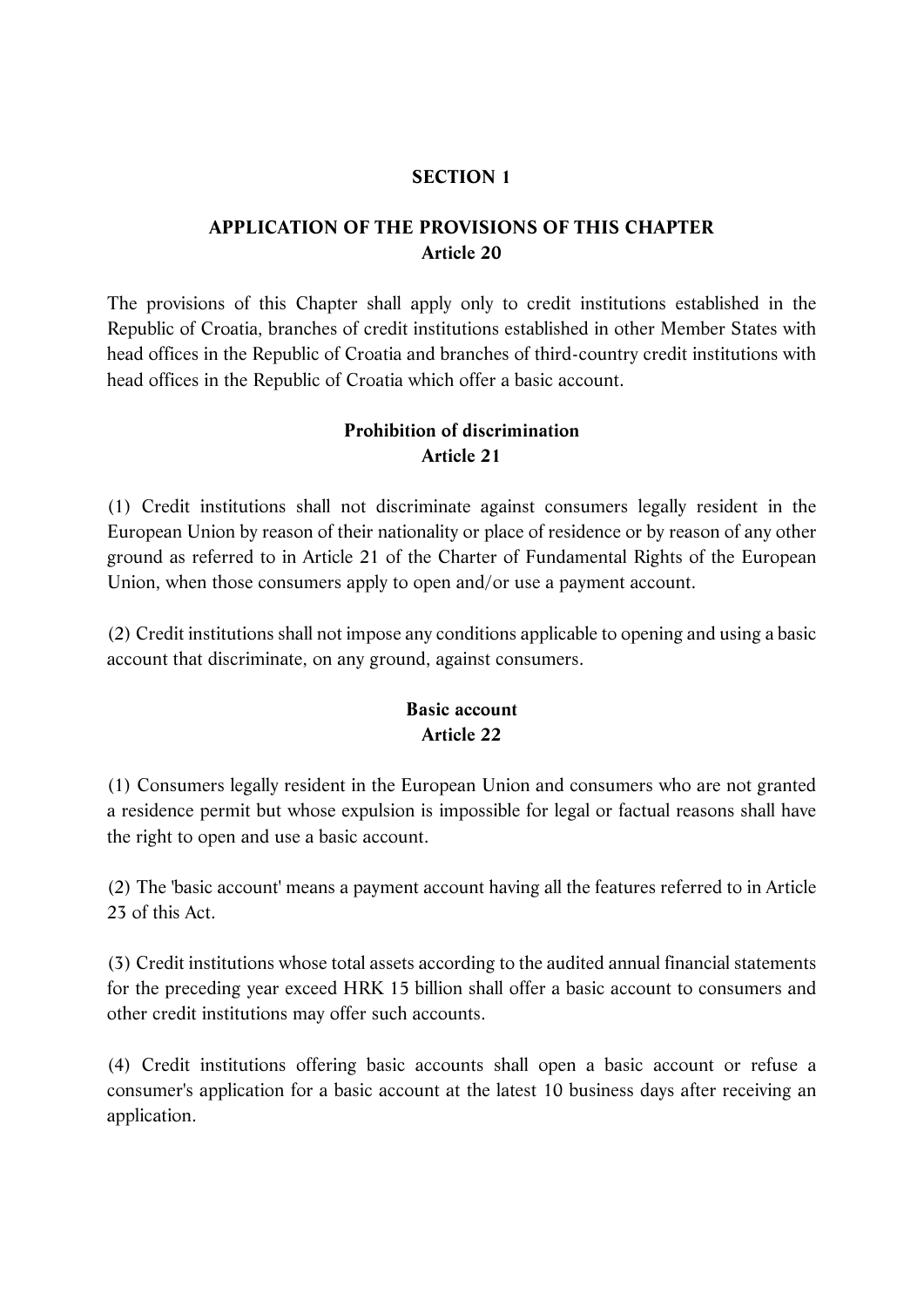(5) Credit institutions offering basic accounts may refuse a consumer's application for such an account where a consumer already holds a payment account in the territory of the Republic of Croatia which allows him to make use of the services referred to in Article 23, paragraph (1) of this Act.

(6) As evidence of non-existence of the grounds for refusal referred to in paragraph (5) of this Article, credit institutions may accept a written declaration by the consumer stating that he does not have such a payment account opened in the Republic of Croatia or that such a payment account will be closed.

(7) Credit institutions offering basic accounts shall refuse a consumer's application for a basic account where the opening of such an account would result in an infringement of the regulations governing the prevention of money laundering and terrorist financing.

(8) In the event of the refusal referred to in paragraph (7) of this Article, a credit institution shall notify the competent authority and carry out other procedures in accordance with the regulations governing the prevention of money laundering and terrorist financing.

(9) In the event of refusal of a consumer's application for a basic account on any of the grounds referred to in paragraph (5) or (7) of this Article, the credit institution shall without delay notify the consumer in writing of that decision and grounds for refusal unless such disclosure would be contrary to objectives of national security, public interest or the regulations governing the prevention of money laundering and terrorist financing. The credit institution may not charge the consumer a fee for such notification.

(10) The notification referred to in paragraph (9) of this Article must contain instructions on the right to complain to the credit institution, the right to complain to the Croatian National Bank and the right to initiate conciliation or alternative consumer dispute resolution procedures in accordance with Article 30 of this Act.

(11) Credit institutions may not make the opening of a basic account conditional on the purchase of additional services.

(12) Credit institutions may not allow disposal of funds by means of payment instruments linked to a consumer's basic account in the amount that exceeds the current balance in that account.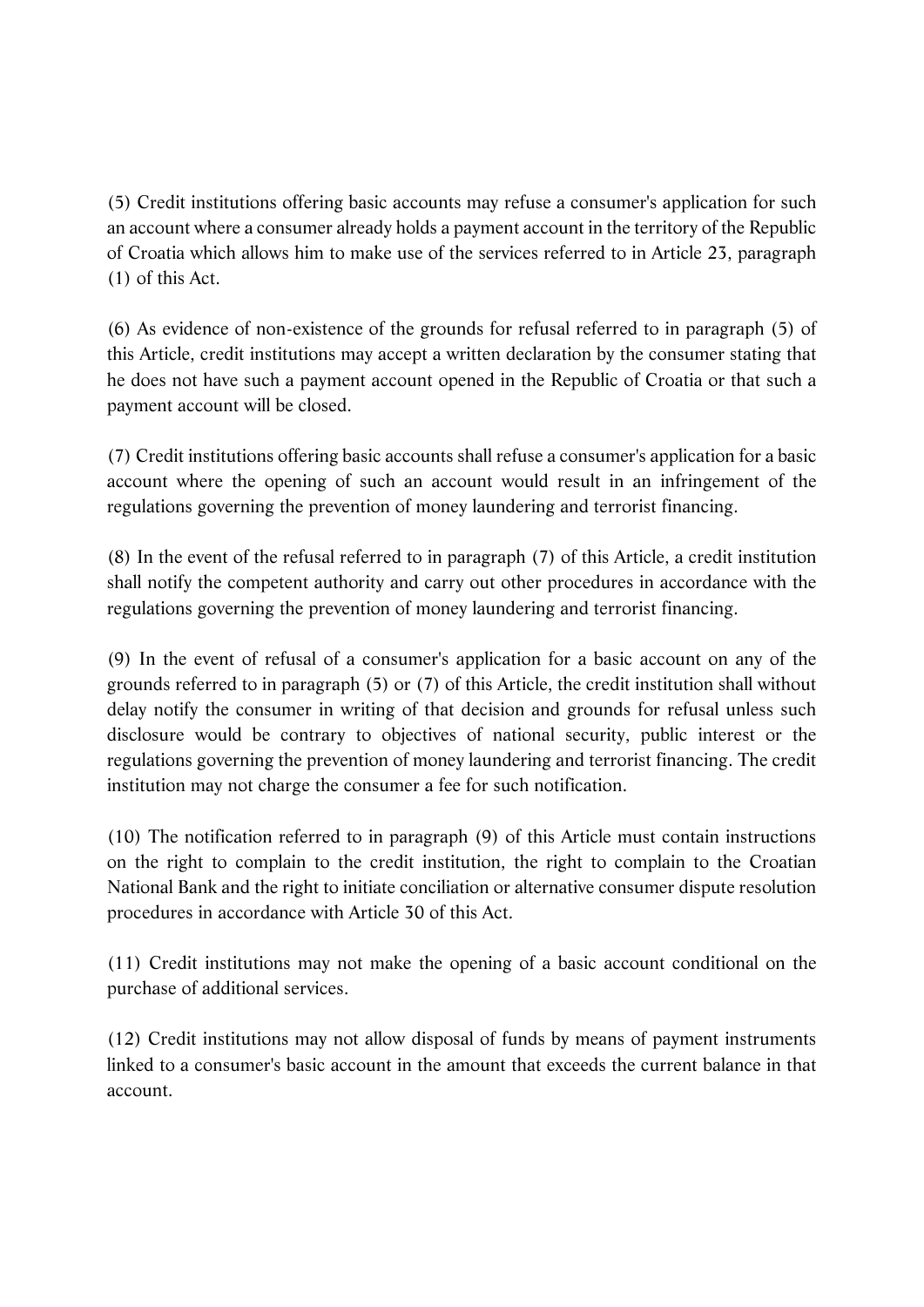## **Features of a basic account Article 23**

(1) A basic account includes the following:

1. services of the opening, operating and closing of a payment account;

2. services enabling funds to be placed in a payment account;

3. services enabling cash withdrawals in Member States from a payment account at the counter or at automated teller machines;

4. services of execution of the following payment transactions:

a) direct debits;

b) payment transactions through a payment card, including online payments; and

c) credit transfers, including standing orders, at terminals and counters and via the online facilities.

(2) A credit institution may not offer consumers, on a basic account, the services referred to in paragraph (1) of this Article in the scope that is narrower than the one it usually offers for a payment account other than a basic account.

(3) A basic account must be denominated in the official currency of the Republic of Croatia.

(4) A basic account shall allow consumers to execute an unlimited number of payment transactions and other operations in relation to the services referred to in paragraph (1) of this Article.

(5) A basic account shall allow consumers to initiate and manage payment transactions in the credit institution's premises and via online facilities, where available.

(6) It is not allowed to provide an agreed overdraft in relation to a basic account.

#### **SECTION 2**

## **FEES ASSOCIATED WITH A BASIC ACCOUNT Article 24**

(1) Credit institutions may charge consumers a fee for the services referred to in Article 23, paragraph (1) of this Article only if they otherwise charge such fees under their usual pricing policy.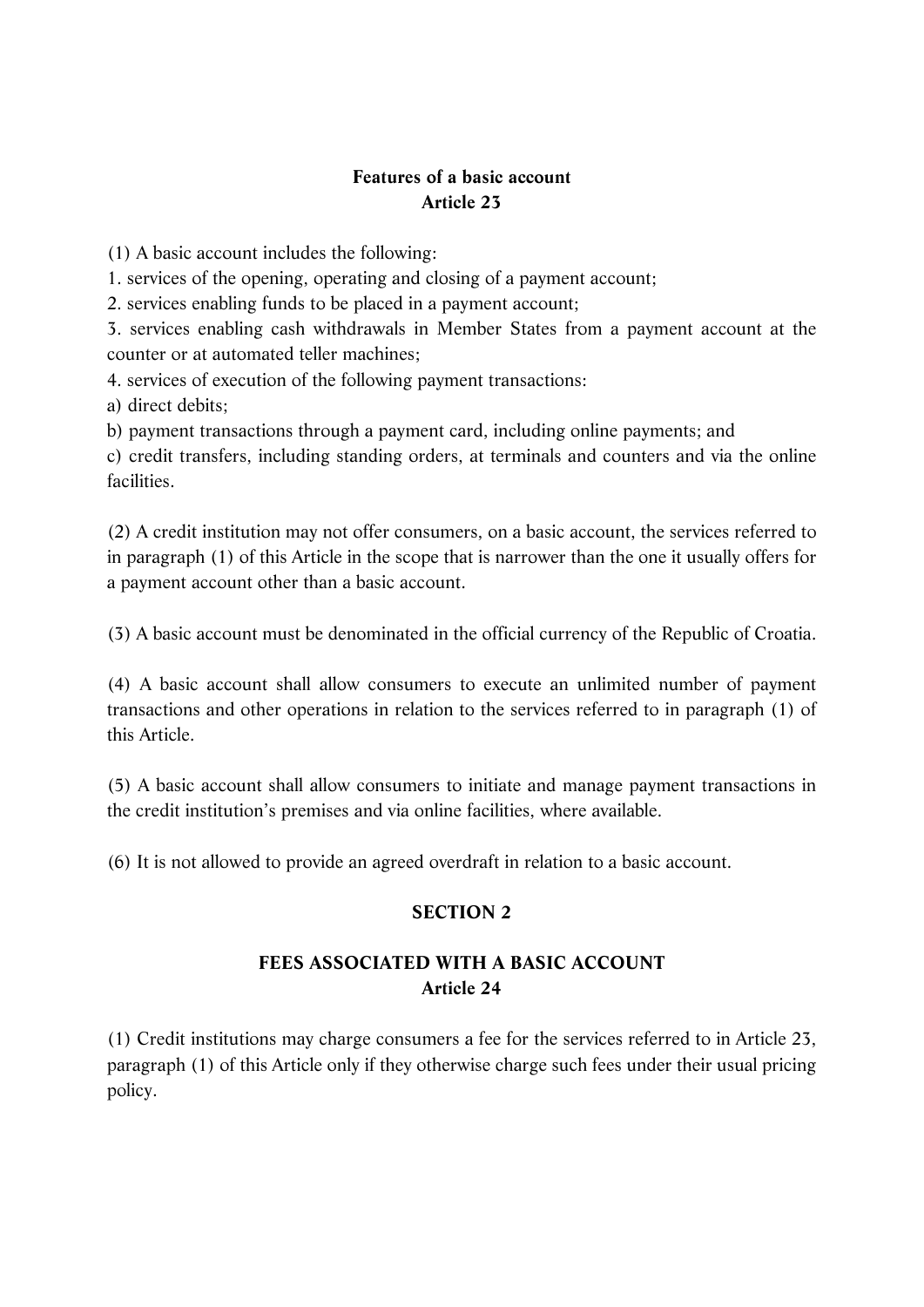(2) Where credit institutions under their usual pricing policy otherwise charge consumers fees for particular services referred to in Article 23, paragraph (1) of this Act, such fees shall be reasonable, with the exception of the fees for payment transactions made by means of credit cards for which credit institutions shall charge fees under their usual pricing policy.

(3) Credit institutions shall determine a reasonable fee for a particular service referred to in Article 23, paragraph (1) of this Act taking into account the following:

1. the average monthly paid off net earnings in the Republic of Croatia in accordance with the first release of the Croatian Bureau of Statistics on average monthly paid off net earnings of persons in paid employment based on the average for the January-December period of the preceding calendar year (annual indicator); and

2. average fees charged to consumers by credit institutions for that service provided on payment accounts.

(4) By way of derogation from paragraph (2) of this Article, a fee for the basic account charged to a consumer belonging to the vulnerable group referred to in paragraph (10) of this Article may not exceed 0.13% of the average monthly paid off net earnings in the Republic of Croatia in accordance with the first release of the Croatian Bureau of Statistics on average monthly paid off net earnings of persons in paid employment based on the average for the January-December period of the preceding calendar year (annual indicator).

(5) The fee referred to in paragraph (4) of this Article shall cover all the services referred to in Article 23, paragraph (1) of this Act that are not payment transactions and 10 national payment transactions a month in the official currency of the Republic of Croatia that credit institutions otherwise charge to consumers under their usual pricing policy.

(6) The number of national payment transactions referred to in paragraph (5) of this Article provided free of charge excludes credit transfers that are not initiated in the credit institution's premises or via online facilities.

(7) Where, due to changes in the average monthly paid off net earnings in the Republic of Croatia in accordance with the first release of the Croatian Bureau of Statistics referred to in paragraph (4) of this Article, the fee charged by the credit institution to a consumer belonging to the vulnerable group referred to in paragraph (10) of this Article would exceed the maximum permitted fee under paragraph (4) of this Article, such fee shall not constitute a breach of the provision of paragraph (4) of this Article if the change in the fee becomes effective within three months from the date of publication of the first release of the Croatian Bureau of Statistics.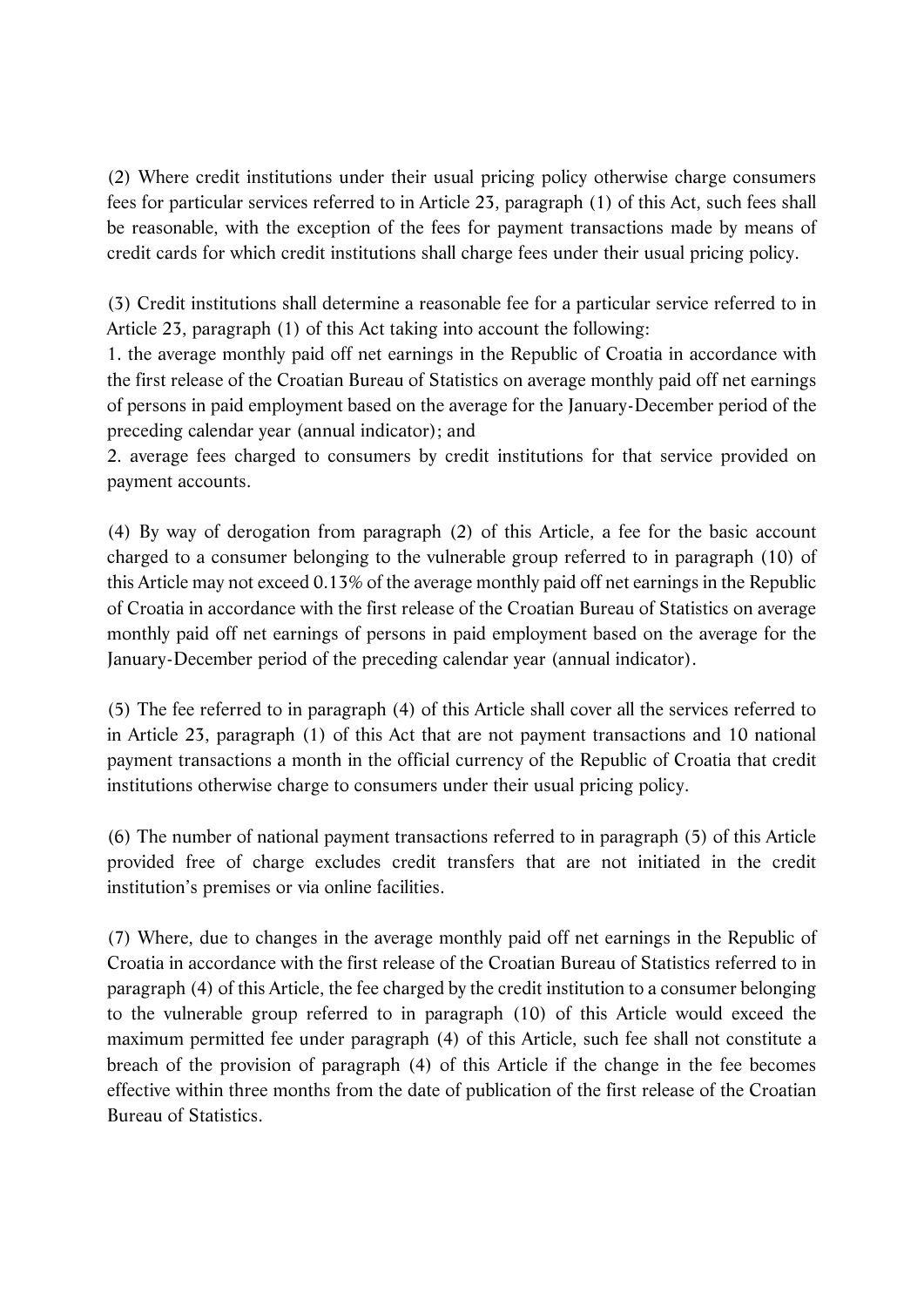(8) The provision of paragraph (7) of this Article shall be without prejudice to the application of the provisions on changes to framework contracts under the law governing the payment system.

(9) The fees charged by credit institutions to consumers belonging to a vulnerable group for the execution of payment transactions exceeding the number set out in accordance with paragraph (5) of this Article shall be reasonable.

(10) Consumers belonging to a vulnerable group shall be beneficiaries of the following rights under the law governing social welfare:

- 1. guaranteed minimum allowance;
- 2. personal allowance for an accommodation beneficiary;
- 3. regular higher education allowance;
- 4. personal disability allowance;
- 5. assistance and care supplement; and
- 6. jobseeker's allowance.

(11) Where the credit institution refuses to execute an authorised payment transaction because there are not sufficient funds in the consumer's basic account, it may not charge the consumer a fee for that transaction or refusal to execute that transaction.

(12) Where the balance in a basic account becomes negative for any reason, a credit institution may not charge a consumer interest on that negative balance.

## **General and** *ex ante* **information on basic accounts Article 25**

(1) Credit institutions offering basic accounts shall make available to consumers, free of charge, accessible information on the services offered on those accounts, the conditions of use and the fees paid for such services and provide explanation associated with such services.

(2) Credit institutions shall provide consumer with the information referred to in paragraph (1) of this Article in such a way that the consumer understands that the purchase of additional services is not compulsory in order to open and use the basic account.

## **Termination of the framework contract on the basic account Article 26**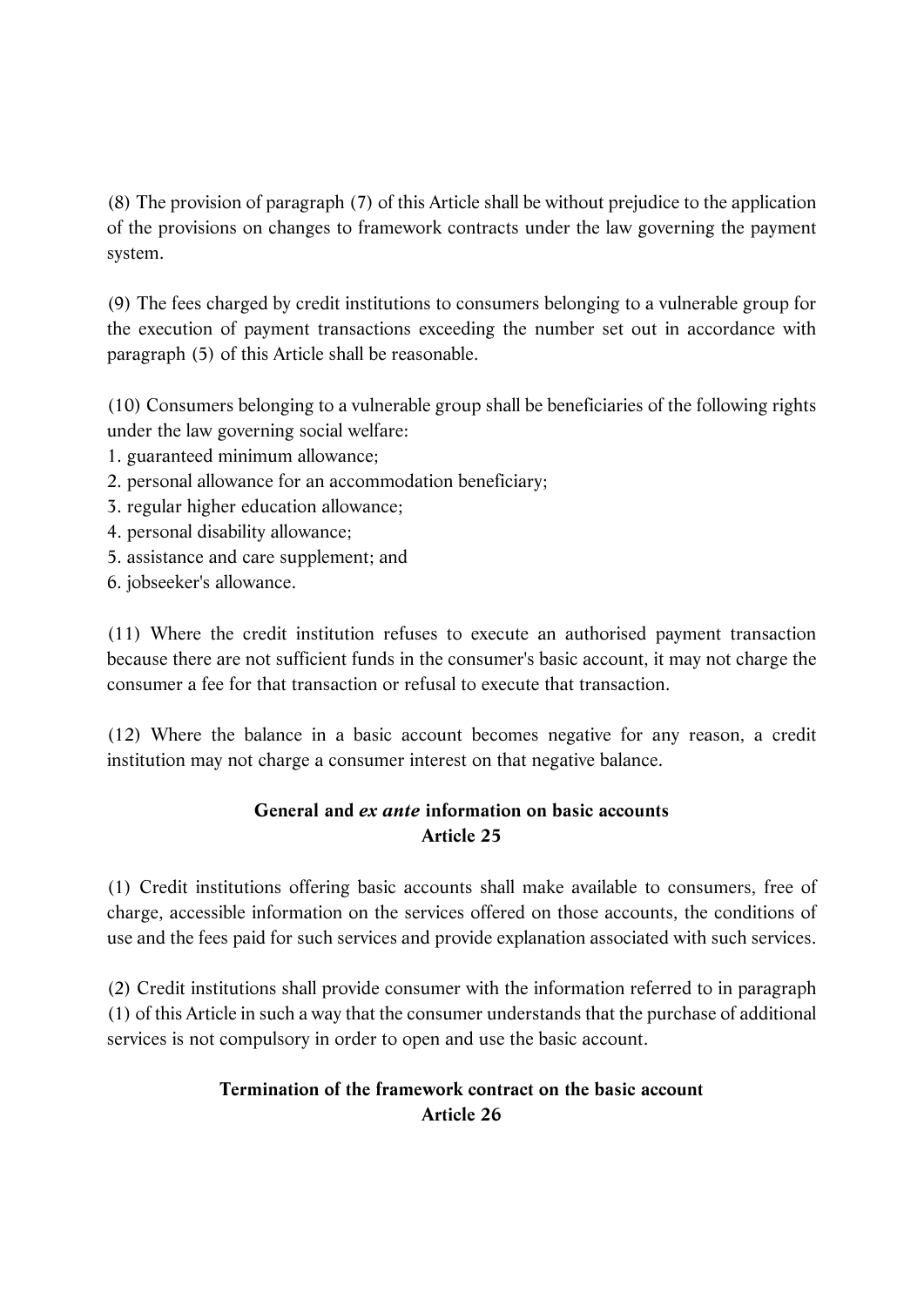(1) Unless otherwise provided for in this Article, termination of the framework contract on the basic account shall be subject to the provisions on the termination of contracts of the law governing the payment system and the law governing civil obligations.

(2) A credit institution may terminate a framework contract on a basic account only where at least one of the following conditions is met:

1. the consumer deliberately used the basic account for illegal purposes;

2. there has been no transaction on the basic account for more than 24 consecutive months; 3. the consumer provided incorrect information in order to obtain the basic account where the correct information would have resulted in refusal of an application for such an account; 4. the consumer is no longer legally resident in the European Union; or

5. after opening a basic account, the consumer has subsequently opened in the Republic of Croatia a second payment account which allows him to make use of the services listed in Article 23, paragraph (1) of this Act.

(3) Where a credit institution intends to terminate the framework contract on one or more of the grounds mentioned in paragraph (2), items (2), (4) and (5) of this Article, it shall inform the consumer of the grounds for the termination and invite him to eliminate those grounds within a period of at least two months before the termination enters into force. Where the consumer fails to eliminate the grounds for the termination or to provide evidence thereof, the termination of the framework contract on the basic account shall take effect upon expiry of that period.

(4) Where the credit institution terminates the framework contract on one or more grounds mentioned in paragraph (2), items (1) and (3) of this Article, the termination of the framework contract shall take effect immediately at the moment the notice of the termination is delivered to the consumer.

(5) The notice referred to in paragraph (3) of this Article shall specify the grounds for the termination, unless such specification would be contrary to objectives of national security or public interest.

(6) Credit institutions may not charge a fee for the notice referred to in paragraphs (3) and (4) of this Article.

(7) The notice referred to in paragraphs (3) and (4) of this Article must contain instructions on the right to complain to the payment service provider, the right to complain to the Croatian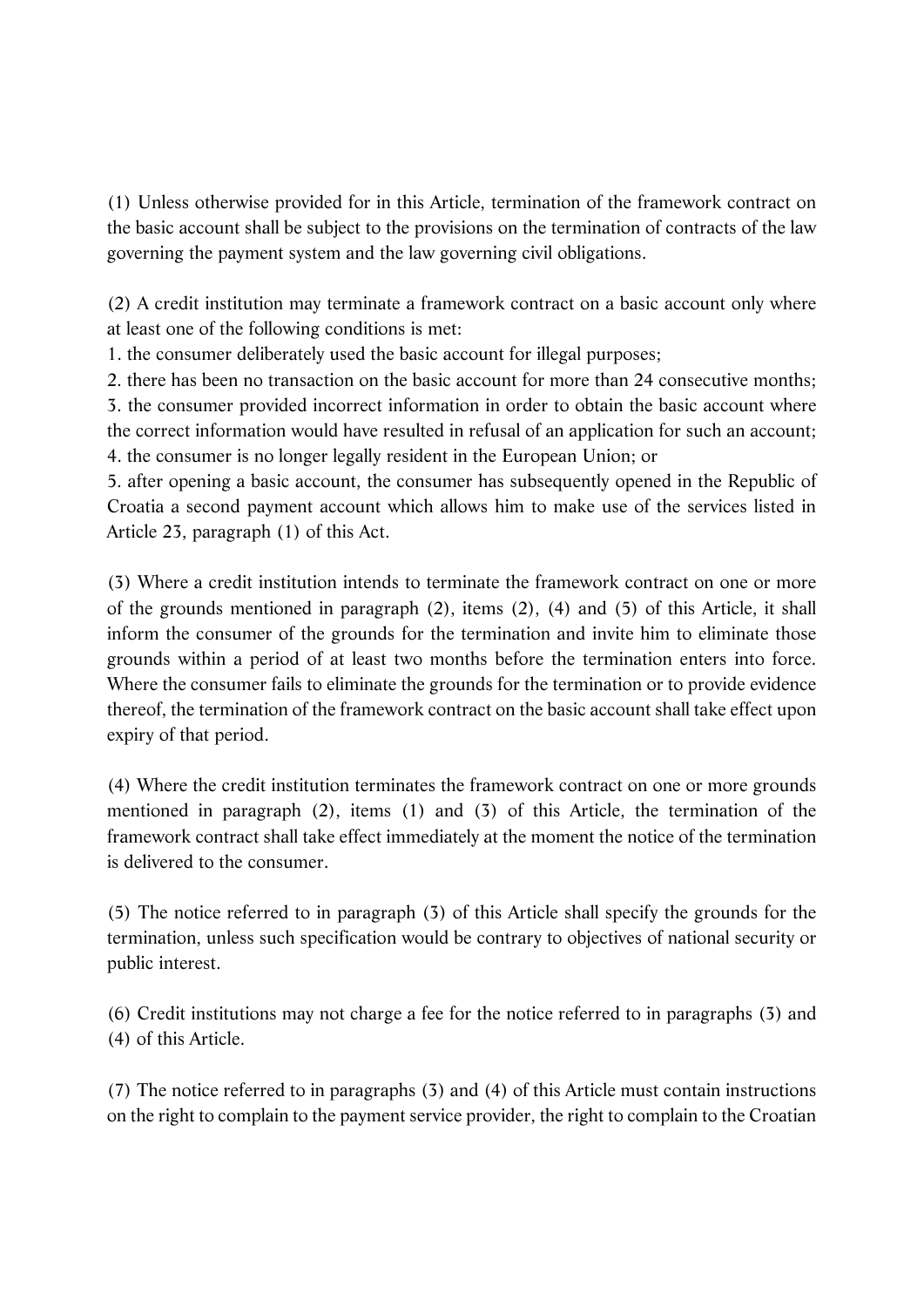National Bank and the right to initiate conciliation or alternative consumer dispute resolution procedures in accordance with Article 30 of this Act.

## **Reporting to the Croatian National Bank Article 27**

(1) Payment service providers shall submit reports to the Croatian National Bank in accordance with the regulation referred to in paragraph (2) of this Article.

(2) For the purposes of statistics and/or supervision, the Croatian National Bank shall specify in subordinate legislation the content of the report on activities of payment service providers in accordance with this Act and the time limits for and the method of their delivery.

## **CHAPTER V COMPETENT AUTHORITIES, COOPERATION AND OUT-OF-COURT SETTLEMENTS OF DISPUTES**

## **Supervision Article 28**

(1) The supervision of payment service providers with regard to the implementation of this Act, delegated acts adopted by the European Commission pursuant to Article 3, paragraph (4), Article 4, paragraph (6) and Article 5, paragraph (4) of Directive 2014/92/EU and Articles 10 to 15 of Regulation (EU) 1093/2010 and regulations adopted under this Act shall be exercised by the Croatian National Bank and the Ministry of Finance – the Financial Inspectorate.

(2) Unless otherwise provided for in this Act, the Croatian National Bank shall exercise the supervision referred to in paragraph (1) of this Article in the manner prescribed in special laws governing the operation of individual payment service providers.

(3) The Ministry of Finance – the Financial Inspectorate shall exercise the supervision referred to in paragraph (1) of this Article in accordance with the powers prescribed in the law governing the jurisdiction, competence and powers of the Financial Inspectorate of the Republic of Croatia.

(4) The competent authorities referred to in paragraph (1) of this Article shall be bound by the duty to protect the confidentiality of any information of which they become aware in the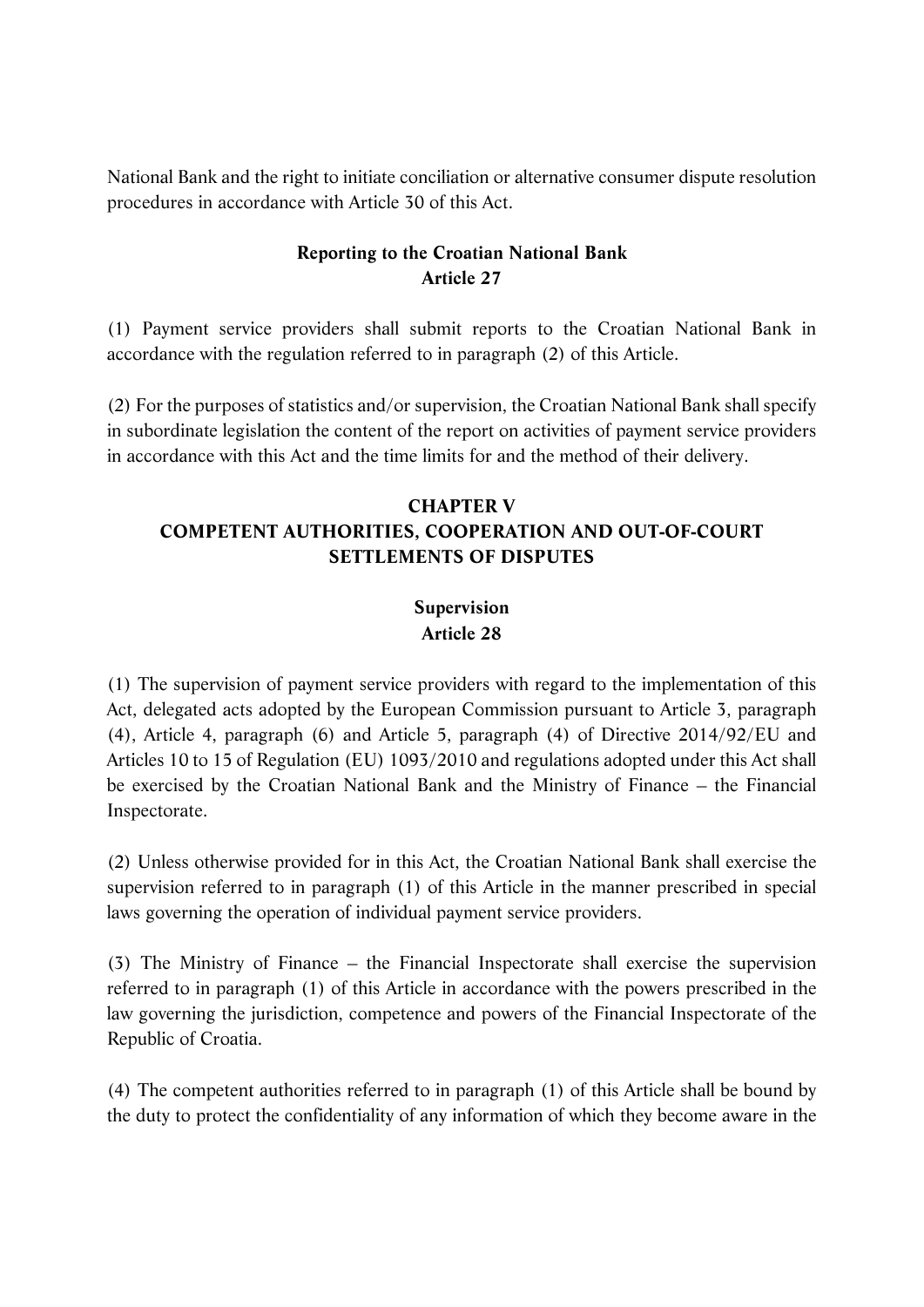course of exercising their powers pursuant to this Act and they may not disclose them to other persons or authorities.

(5) By way of derogation from paragraph (4) of this Article, a breach of the duty to protect the confidentiality of information shall not be considered to include:

1. disclosure of information in aggregated form, such that personal or business data cannot be identified;

2. disclosure of information in cases and in the manner provided for in this Act;

3. the delivery of confidential information disclosed for the purposes of criminal or preliminary proceedings, when requested or ordered in writing by the competent court, the Office for the Prevention of Corruption and Organised Crime, the State Attorney's Office or the Ministry of the Interior, where ordered in writing by the State Attorney's office, or where requested in writing by the competent authority of another Member State in criminal proceedings;

4. exchange of information in accordance with other laws and European Union law.

(6) The provisions of paragraph (4) of this Article shall also apply to all natural persons who work or have worked in any capacity for the competent authorities referred to in paragraph (1) of this Article as well as auditors and experts who perform or have performed activities as instructed by these competent authorities.

(7) All persons, authorities and their employees who, pursuant to paragraph (5), items (2) to (4) of this Article, have received information referred to in paragraph (4) of this Article shall use these information exclusively for the purpose for which it has been given and may not disclose or make it available to third parties, except in cases prescribed by law.

## **Cooperation with the competent authorities of other Member States Article 29**

(1) The Croatian National Bank and the Ministry of Finance – the Financial Inspectorate as the authorities competent for the supervision of payment service providers in the implementation of this Act shall cooperate with each other and with the authorities of other Member States competent for the enforcement and application of national regulations governing payment accounts.

(2) The Croatian National Bank shall also be designated as the contact point in the Republic of Croatia for the competent authorities of other Member States referred to in paragraph (1) of this Article.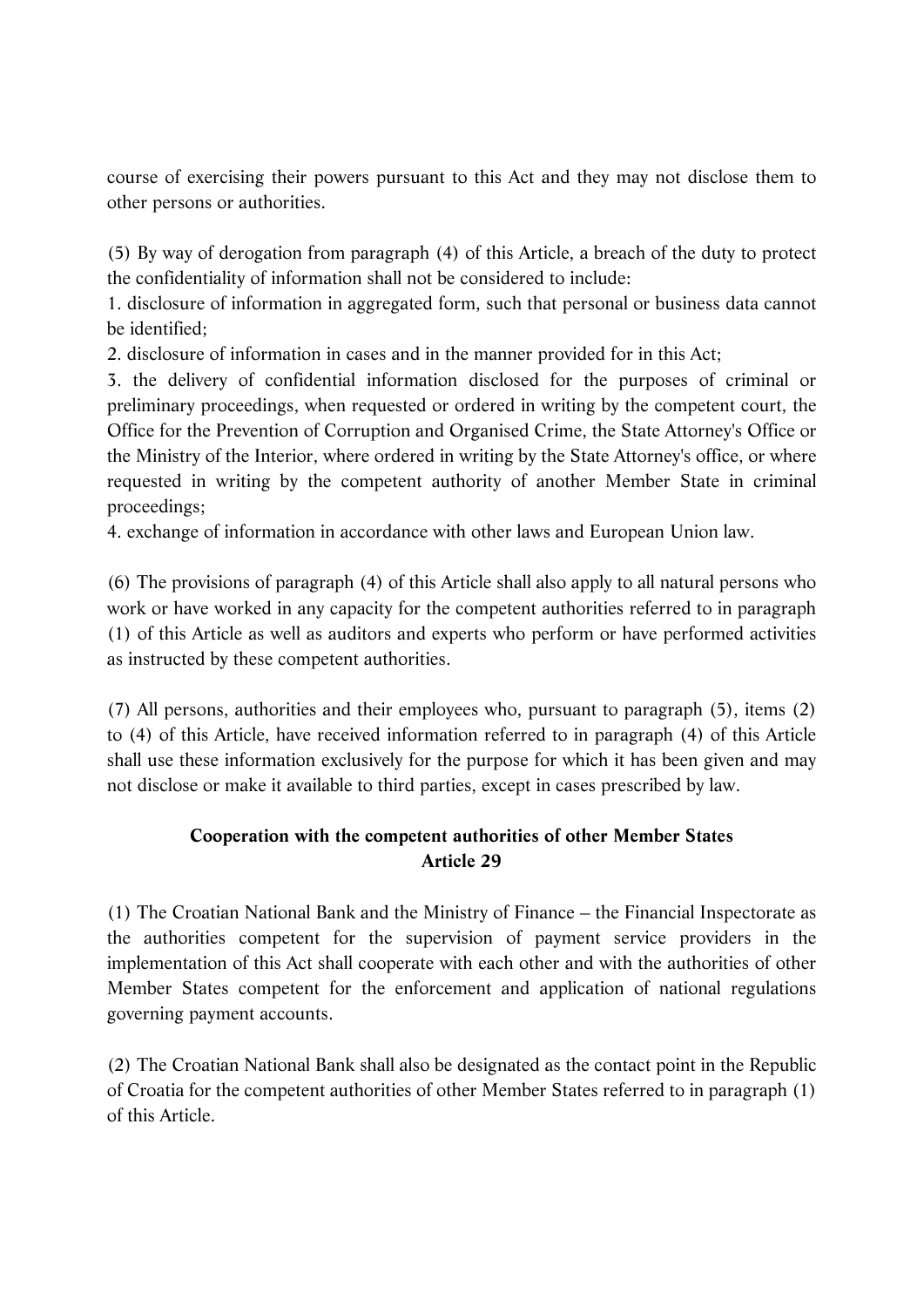(3) Cooperation with the competent authorities of other Member States referred to in paragraph (1) of this Article shall comprise the mutual provision of assistance, in particular the exchange of information and cooperation in any investigation or supervisory activities.

(4) The exchange of information referred to in paragraph (3) of this Article between the Croatian National Bank and authorities of other Member States designated as contact points shall be carried out without undue delay.

(5) The provision of information within the cooperation referred to in paragraph (3) of this Article shall not constitute a breach of the duty to protect the confidentiality of information.

(6) When providing information to the competent authority of another Member State the Croatian National Bank may indicate that the information may not be disclosed to third parties without its express agreement.

(7) The Croatian National Bank shall keep confidential the information received under paragraph (3) of this Article. Where the competent authority of another Member State when providing information indicates that the information may not be disclosed to third parties without its express agreement, the Croatian National Bank shall use such information exclusively for the purpose for which it has been received.

(8) The Croatian National Bank may refuse to act on a request for the cooperation referred to in paragraph (3) of this Article where:

1. the requested act might adversely affect the sovereignty, security or public interest of the Republic of Croatia;

2. judicial proceedings have already been initiated in respect of the same persons and the same actions before the authorities of the Republic of Croatia; and/or

3. final judgement has already been delivered in respect of the same persons and the same actions before the authorities of the Republic of Croatia.

(9) The Croatian National Bank shall notify the competent authority of another Member State that has requested cooperation of refusal and grounds for refusal of cooperation referred to in paragraph (8) of this Article.

(10) Where the Croatian National Bank or the competent authority of another Member State refuses a request for cooperation or fails to act on that request within a reasonable time, the authority whose request has been refused may refer the matter to the European Banking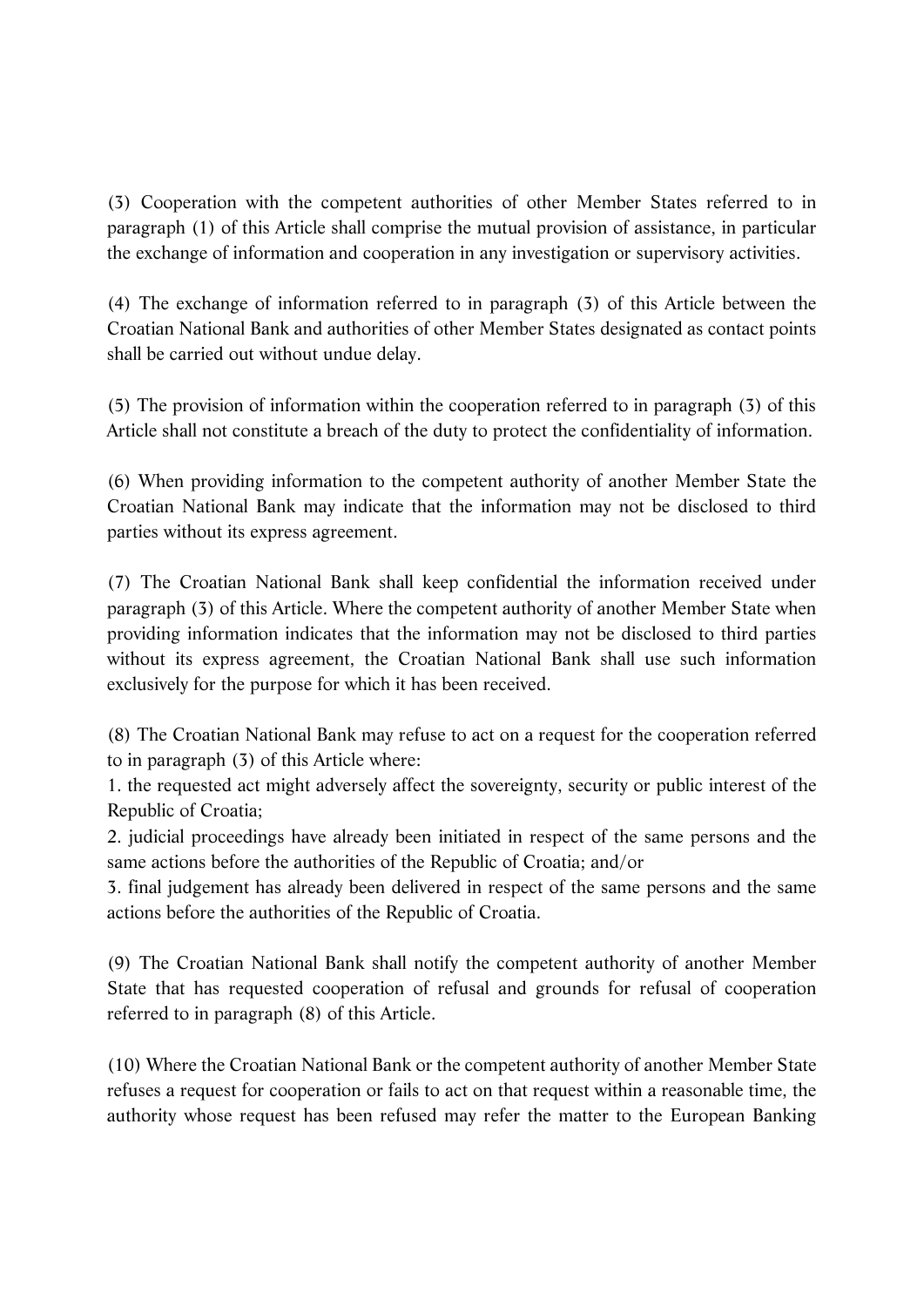Authority and request its assistance in accordance with Article 19 of Regulation (EU) No 1093/2010.

#### **Out-of-court settlements of disputes Article 30**

(1) Where a consumer deems that a payment service provider has acted contrary to the provisions of this Act, he shall have the right to complain to the payment service provider, the right to complain to the Croatian National Bank and the right to initiate conciliation or alternative consumer dispute resolution procedures.

(2) The provisions on complaints to payment service providers and the provisions on complaints to the competent authority under the law governing the payment system shall apply *mutatis mutandis* to complaints to payment service providers and complaints to the Croatian National Bank.

(3) The provisions on providing information to payment service users and the provisions on conciliation or alternative consumer dispute resolution procedures under the law governing the payment system and the provisions of special regulations governing conciliation or alternative consumer dispute resolution shall apply *mutatis mutandis* to the duty to provide information on the procedure and authorities for conciliation or alternative consumer dispute resolution and to conciliation or alternative consumer dispute resolution procedures.

## **CHAPTER VI PENALTY PROVISIONS**

#### **SECTION 1**

#### **SERIOUS MISDEMEANOURS Article 31**

(1) A payment service provider shall be fined between HRK 50,000.00 and HRK 500,000.00: 1. if it fails to provide the consumer with a fee information document in accordance with Article 5, paragraph (1) of this Act;

2. if it fails to provide the consumer with any *ex ante* information referred to in Article 5, paragraph (2) of this Article at the same time as the fee information document;

3. if it fails to draft the fee information document in accordance with Article 5, paragraphs (3) and (4) of this Act;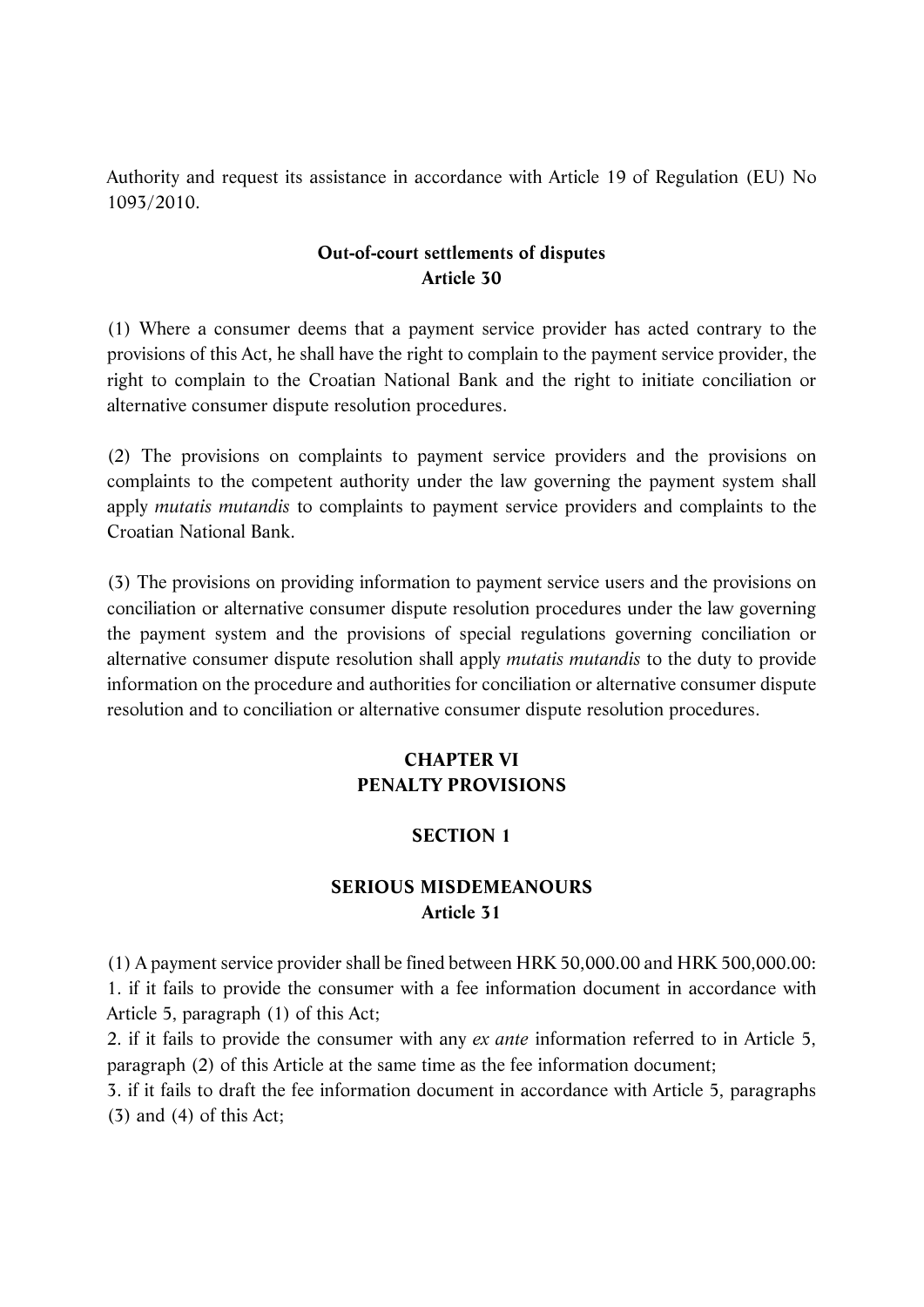4. if it fails to make available to consumers a fee information document in accordance with Article 5, paragraph (7) of this Act;

5. if, at the request of the consumer, it fails to provide the consumer free of charge with the fee information document and the glossary on paper or another durable medium in accordance with Article 5, paragraph (8) of this Act;

6. if it fails to provide consumers with or make available to consumers, at least annually and free of charge, with a statement of fees in accordance with Article 6, paragraph (1) of this Act;

7. if, at the request of the consumer, it fails to provide the consumer with a statement of fees on paper in accordance with Article 6, paragraph (4) of this Act;

8. if a statement of fees is not drafted in accordance with Article 6, paragraph (5) of this Act; 9. if it fails to provide a link on its website to the website of the Croatian National Bank in accordance with Article 8, paragraph (3) of this Act;

10. if it fails to inform the consumer on whether it is possible to purchase the payment account separately in accordance with Article 9, paragraph (1) of this Act;

11. if it fails to provide the consumer with information regarding the costs and fees in accordance with Article 9, paragraph (2) of this Act;

12. if it fails to provide the switching service to the consumer in accordance with Article 11, paragraph (1) of this Act;

13. if it fails to make available to consumers the information on the switching service in accordance with Article 12, paragraphs (1) and (2) of this Act;

14. if, at the request of the consumer, it fails to provide the consumer free of charge with the information on the switching service on paper or another durable medium in accordance with Article 12, paragraph (3) of this Act;

15. if, as the RPS provider, it fails to inform the consumer about the earliest date in accordance with Article 13, paragraph (5) of this Act;

16. if, as the RPS provider, it fails to provide the consumer with or make available to the consumer a copy of the signed authorisation in accordance with Article 13, paragraph (7) of this Act;

17. if, as the RPS provider, it fails to request the TPS provider, within two business days from receipt of the authorisation to switch, to carry out all the tasks referred to in Article 14 of this Act that are provided for in the consumer's authorisation;

18. if, as the TPS provider, upon receipt of the request referred to in Article 14 of this Act, it fails to carry out the tasks referred to in Article 15, paragraph (1)of this Act in accordance with the authorisation referred to in Article 13 of this Act;

19. if, as the TPS provider, it fails to inform the consumer about outstanding obligations on the payment account that prevent the account from being closed in accordance with Article 15, paragraph (2) of this Act;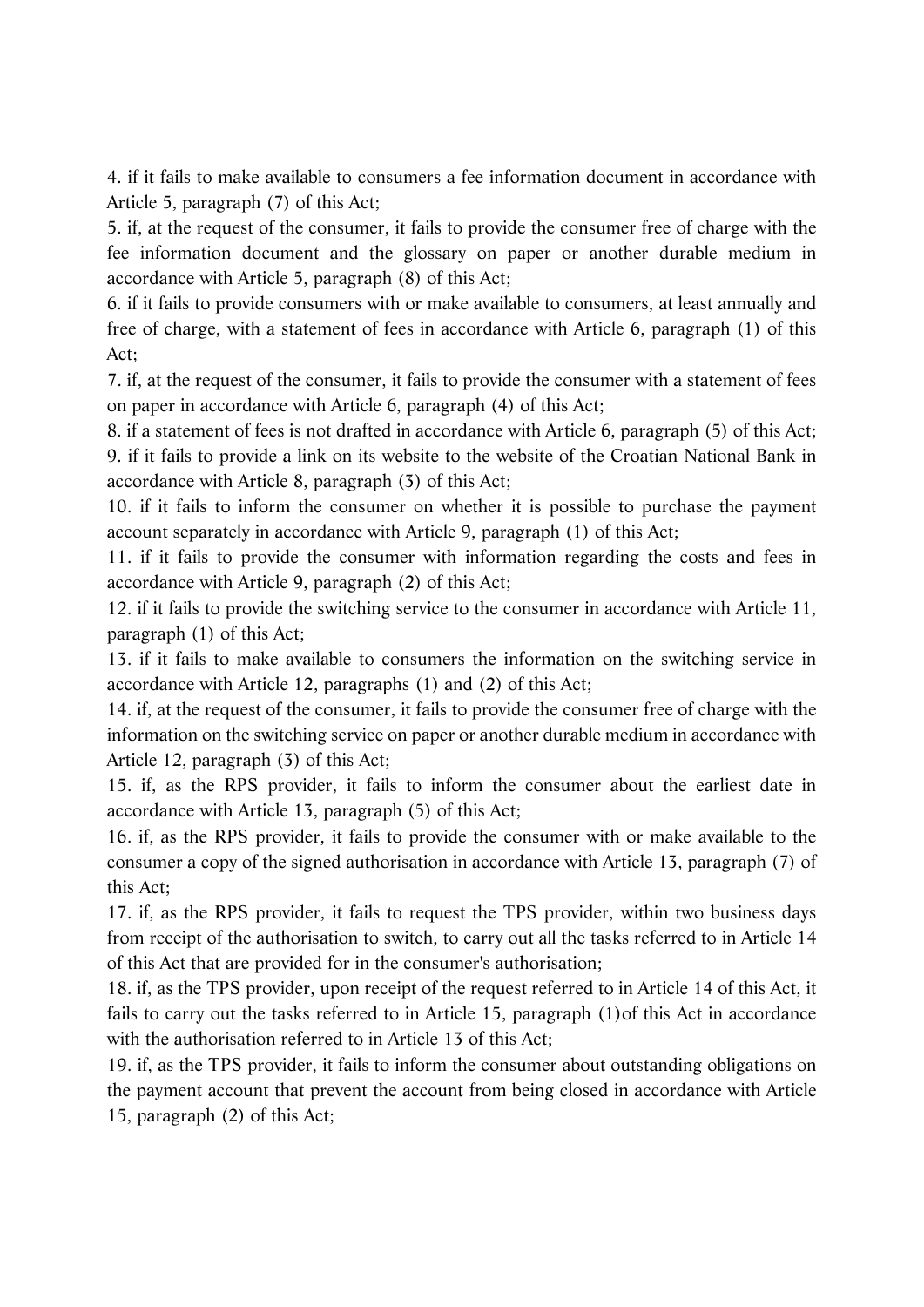20. if, as the TPS provider, it blocks a payment instrument contrary to Article 15, paragraph (3) of this Act;

21. if, as the RPS provider, it fails to carry out any of the tasks referred to in Article 16, paragraph (1), items (1), (2), (4) or (5) of this Act within the time limit and in the manner referred to in Article 16, paragraph (1) of this Act;

22. if, as the RPS provider, it fails to provide the consumer with the written notification in accordance with Article 16, paragraph (2) of this Act;

23. if, within the time limit referred to in Article 17, paragraph (2) of this Act, it fails to complete, at the request of the consumer, any of the requested actions in accordance with Article 17, paragraph (1) of this Act;

24. if it fails to inform the consumer about outstanding obligations that prevent the completion of the requested actions in accordance with Article 17, paragraph (5) of this Act; 25. if, as the TPS provider or the RPS provider, it fails to ensure that consumers are able to access free of charge all available personal information regarding existing standing orders and direct debits held by these payment service providers in accordance with Article 18, paragraph (1) of this Act;

26. if, as the TPS provider, it charges the consumer or the RPS provider a fee contrary to Article 18, paragraph (2) of this Act;

27. if, as the TPS provider or the RPS provider, it charges the consumer a fee contrary to Article 18, paragraph (4) of this Act;

28. if, as a credit institution whose total assets according to the audited annual financial statements for the preceding year exceed HRK 15 billion, it fails to offer a basic account to consumers in accordance with Article 22, paragraph (3) of this Act;

29. if, as a credit institution, it fails to act on a consumer's application for a basic account in the manner and within the time limit referred to in Article 22, paragraph (4) of this Act;

30. if, as a credit institution, it fails to refuse a consumer's application for a basic account in accordance with Article 22, paragraph (7) of this Act;

31. if, as a credit institution, it fails to notify the competent authority in accordance with Article 22, paragraph (8) of this Act;

32. if, as a credit institution, it acts contrary to Article 22, paragraph (9) of this Act in relation to a notification to the consumer on refusal of a consumer's application for a basic account; 33. if, as a credit institution, it makes the opening of a basic account conditional on the purchase of additional services contrary to Article 22, paragraph (11) of this Act;

34. if, as a credit institution, it offers or contracts the services on a basic account in the scope that is narrower than the one it usually offers for a payment account other than a basic account contrary to Article 23, paragraph (2) of this Act;

35. if, as a credit institution, it offers or contracts basic accounts in a currency other than the official currency of the Republic of Croatia contrary to Article 23, paragraph (3) of this Act;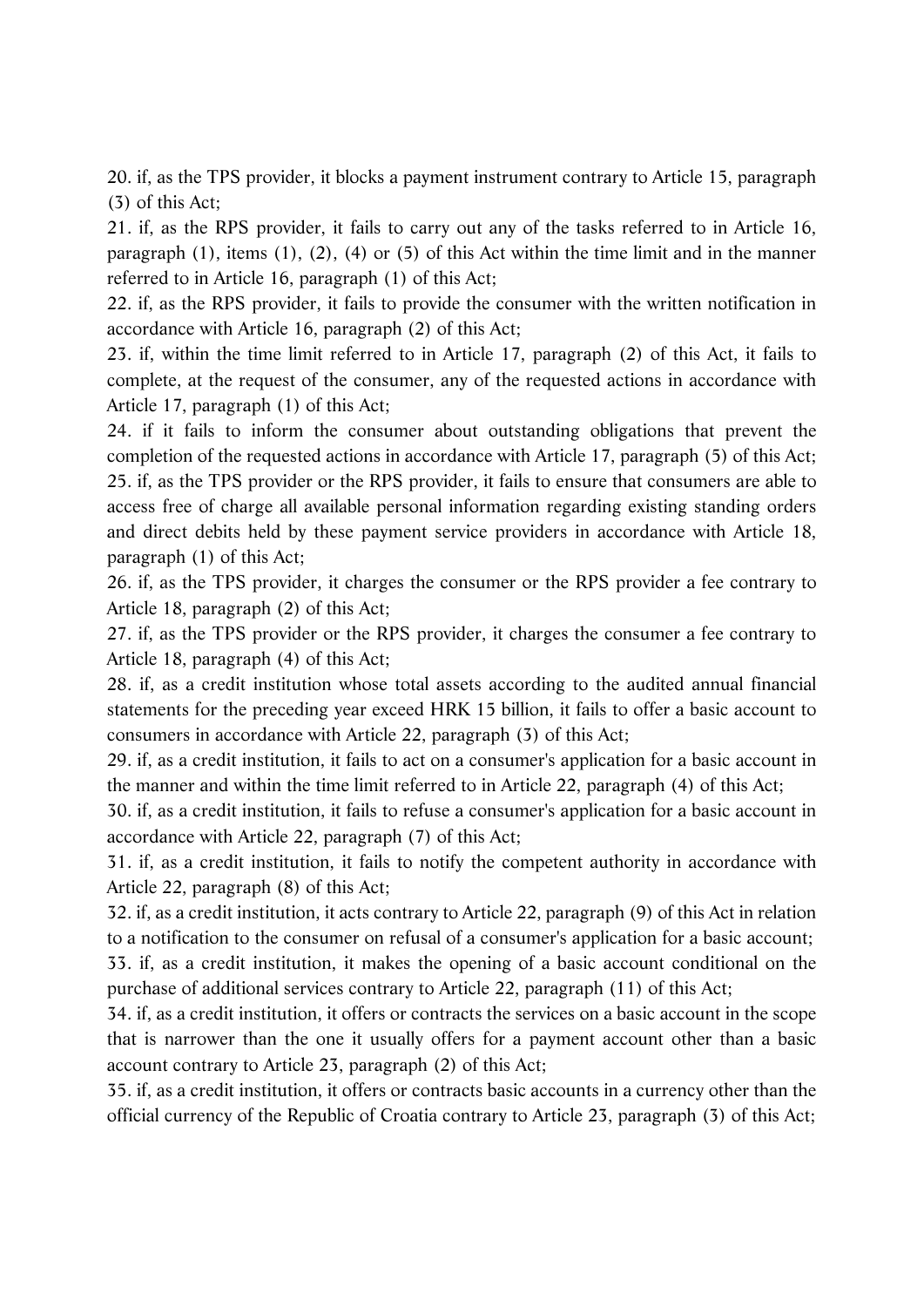36. if, as a credit institution, it fails to allow consumers to execute an unlimited number of payment transactions and other operations in relation to the services referred to in Article 23, paragraph (1) of this Act contrary to Article 23, paragraph (4) of this Act;

37. if, as a credit institution, it fails to allow consumers to initiate and manage payment transactions in the manner referred to in Article 23, paragraph (5) of this Act;

38. if, as a credit institution, it offers or contracts an agreed overdraft in relation to a basic account contrary to Article 23, paragraph (6) of this Act;

39. if, as a credit institution, contrary to Article 24, paragraph (1) of this Act, it charges consumers a fee it otherwise would not charge under its usual pricing policy;

40. if, as a credit institution, it charges a consumer not belonging to a vulnerable group a fee in the amount that is not in line with Article 24, paragraph (2) of this Act;

41. if, as a credit institution, it charges a consumer belonging to a vulnerable group a fee in the amount exceeding that set out in line with Article 24, paragraph (4) of this Act;

42. if, as a credit institution, it charges a consumer belonging to a vulnerable group a fee referred to in Article 24, paragraph (4) of this Act for a narrower scope of services than that set out in Article 24, paragraph (5) of this Act;

43. if, as a credit institution, it charges a consumer belonging to a vulnerable group a fee in the amount exceeding that set out in line with Article 24, paragraph (9) of this Act;

44. if, as a credit institution, it charges a consumer a fee contrary to Article 24, paragraph (11) of this Act;

45. if, as a credit institution, it charges a consumer interest contrary to Article 24, paragraph (12) of this Act;

46. if, as a credit institution, it fails to make available to consumers information in accordance with Article 25 of this Act;

47. if, as a credit institution, it terminates a framework contract on a basic account on grounds other than those referred to in Article 26, paragraph (2) of this Act;

48. if, as a credit institution, it drafts the notice on the grounds for termination in the manner contrary to Article 26, paragraphs (3) and (5) of this Act;

49. if, as a credit institution, it charges a consumer a fee for the notice contrary to Article 26, paragraph (6) of this Act.

(2) A responsible person of the management board of the payment service provider, or, if the payment service provider has a one-tier system, its responsible executive director or director of the branch of a third-country payment service provider established in the Republic of Croatia shall also be fined between HRK 10,000.00 and HRK 50,000.00 for any of the misdemeanours referred to in paragraph (1) of this Article.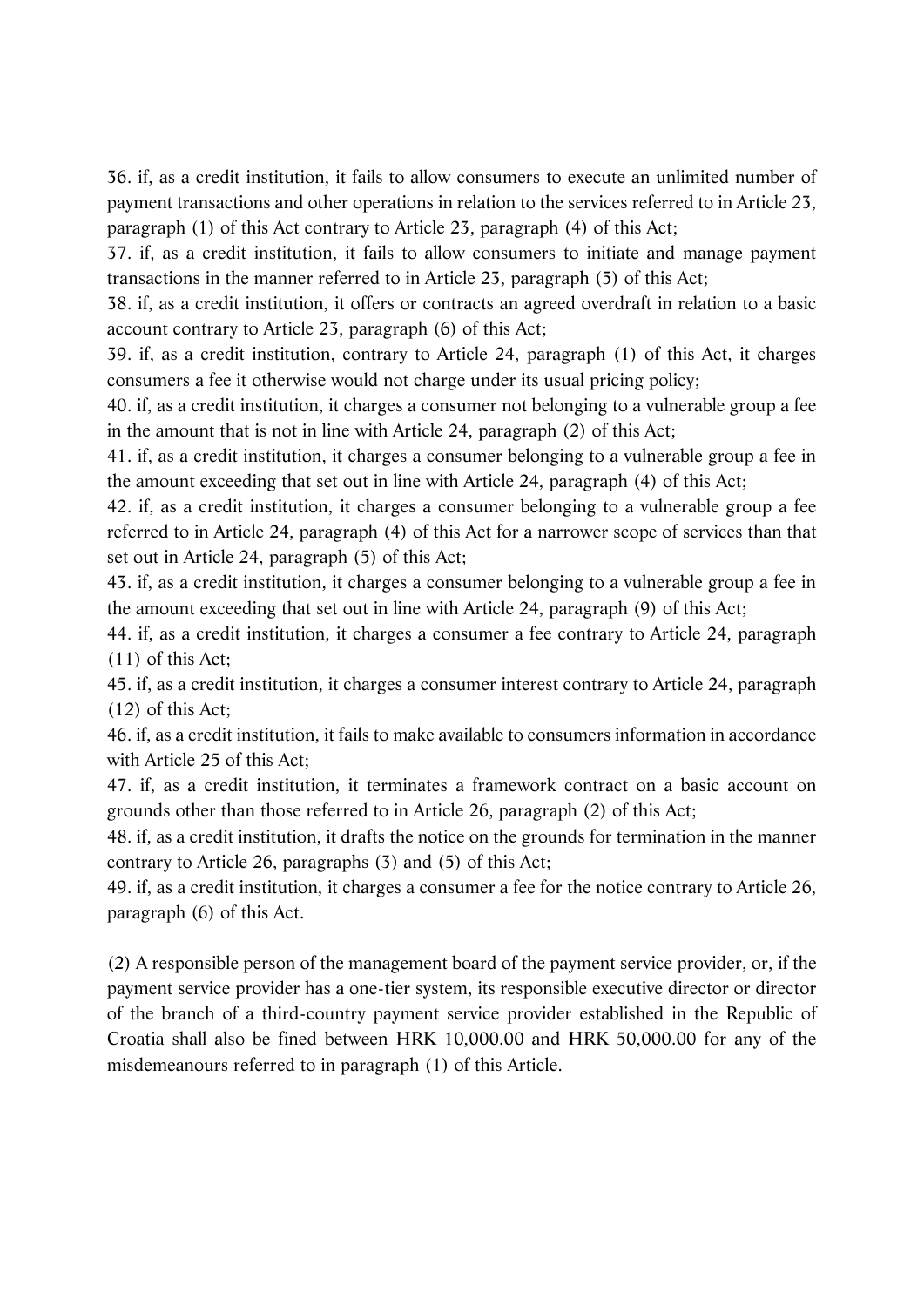(3) Where any of the misdemeanours referred to in paragraph (1) of this Article has been committed by the payment service provider established in another Member State that provides payment services in the territory of the Republic of Croatia through a branch or an agent established in the Republic of Croatia, the branch or the agent shall be fined for the misdemeanour in accordance with paragraph (1) of this Article.

(4) In the case referred to in paragraph (3) of this Article, the director responsible for the operation of the branch or the responsible person of the management board of the legal person's agent shall also be fined in accordance with paragraph (2) of this Article.

#### **Minor misdemeanours Article 32**

(1) A payment service provider shall be fined between HRK 20,000.00 and HRK 200,000.00: 1. if it fails to make available to consumers a glossary whose content is in accordance with Article 5, paragraph (5) of this Act;

2. if it fails to draft a glossary in accordance with Article 5, paragraph (6) of this Act;

3. if it fails to make available to consumers a glossary in the manner referred to in Article 5, paragraph (7) of this Act;

4. if it fails to offer consumers the statement of fees on paper in accordance with Article 6, paragraph (3) of this Act;

5. if, in its pre-contractual and marketing information to consumers, or in contracts entered into with consumers, it fails to use the terms set out in the list of the most representative services in accordance with Article 7, paragraphs (1) and (3) of this Act;

6. if, as a credit institution, in a notification to the consumer on refusal of a consumer's application for a basic account, it fails to instruct the consumer about his rights in accordance with Article 22, paragraph (10) of this Article;

7. if, as a credit institution, it allows disposal of funds by means of payment instruments linked to a consumer's basic account in the amount that exceeds the current balance in that account contrary to Article 22, paragraph (12) of this Act;

8. if, as a credit institution, in a notification referred to in Article 26, paragraph (3) or (4) of this Act, it fails to instruct the consumer about his rights in accordance with Article 26, paragraph (7) of this Article.

(2) A responsible person of the management board of the payment service provider, or, if the payment service provider has a one-tier system, its executive director or director of the branch of a third-country payment service provider established in the Republic of Croatia shall also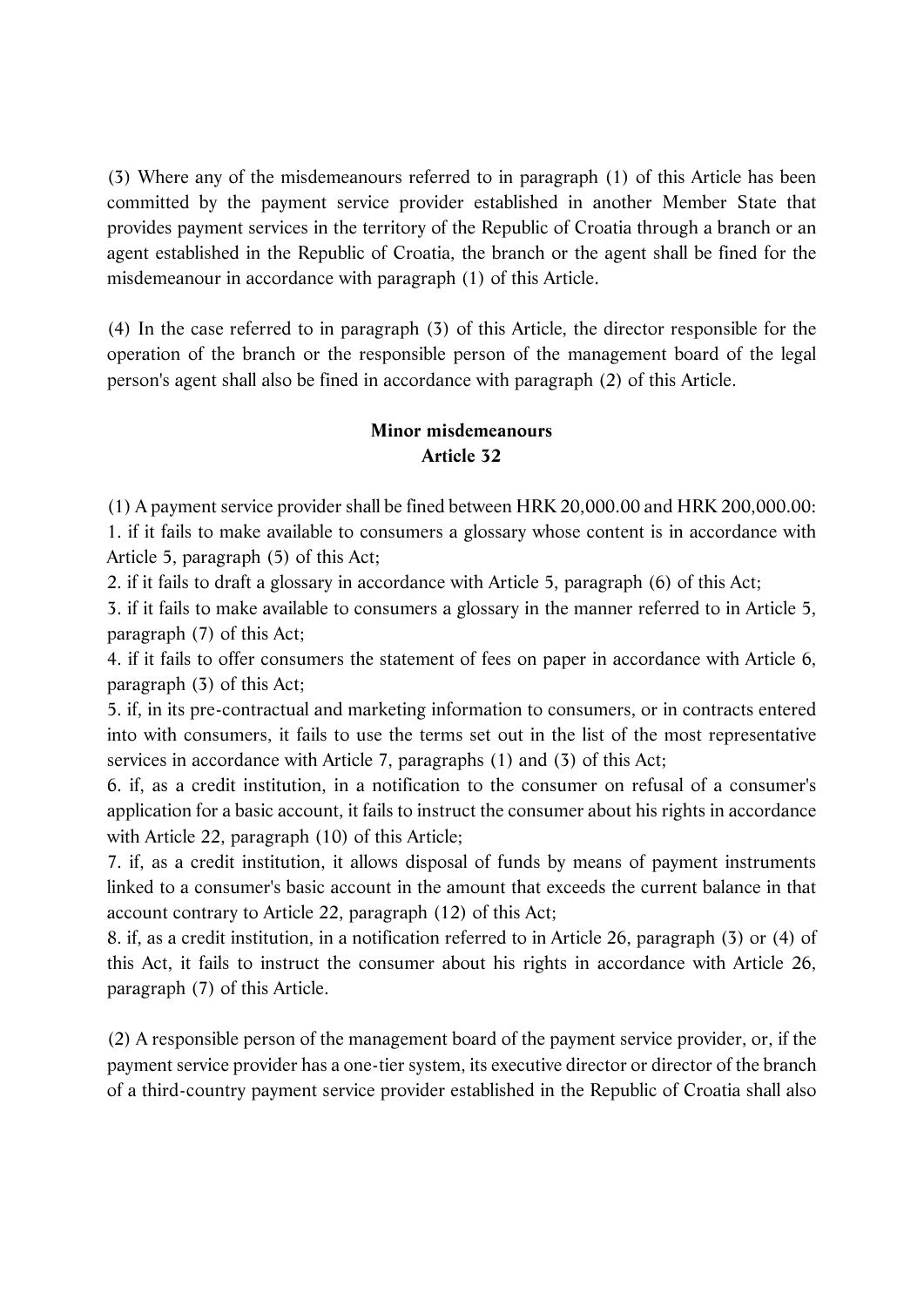be fined between HRK 7000.00 and HRK 20,000.00 for any of the misdemeanours referred to in paragraph (1) of this Article.

(3) Where any of the misdemeanours referred to in paragraph (1) of this Article has been committed by the payment service provider established in another Member State that provides payment services in the territory of the Republic of Croatia through a branch or an agent established in the Republic of Croatia, the branch or the agent shall be fined for the misdemeanour in accordance with paragraph (1) of this Article.

(4) In the case referred to in paragraph (3) of this Article, the director responsible for the operation of the branch or the responsible person of the management board of the legal person's agent shall also be fined in accordance with paragraph (2) of this Article.

#### **Jurisdiction to conduct misdemeanour proceedings Article 33**

The Ministry of Finance – the Financial Inspectorate shall conduct misdemeanour proceedings of the first instance for the misdemeanours specified in this Act.

#### **SECTION 2**

#### **PUBLIC DISCLOSURE OF DECISIONS ON MISDEMEANOURS**

#### **Article 34**

(1) The Croatian National Bank and the Ministry of Finance – the Financial Inspectorate shall publish on their websites the dispositive parts of final decisions adopted in misdemeanour proceedings they initiated as authorised prosecutors, under which a payment service provider or a responsible person of the payment service provider has been found liable for the misdemeanours referred to in this Act. The name of the authority that adopted the decision as well as the number and date of the decision shall be published with the dispositive part of the decision.

(2) The Croatian National Bank and the Ministry of Finance – the Financial Inspectorate may publish decisions they adopt in the course of exercising their supervisory powers under this Act. When they publish such decisions, they shall also publish a decision of the administrative court if an appeal has been filed against that decision.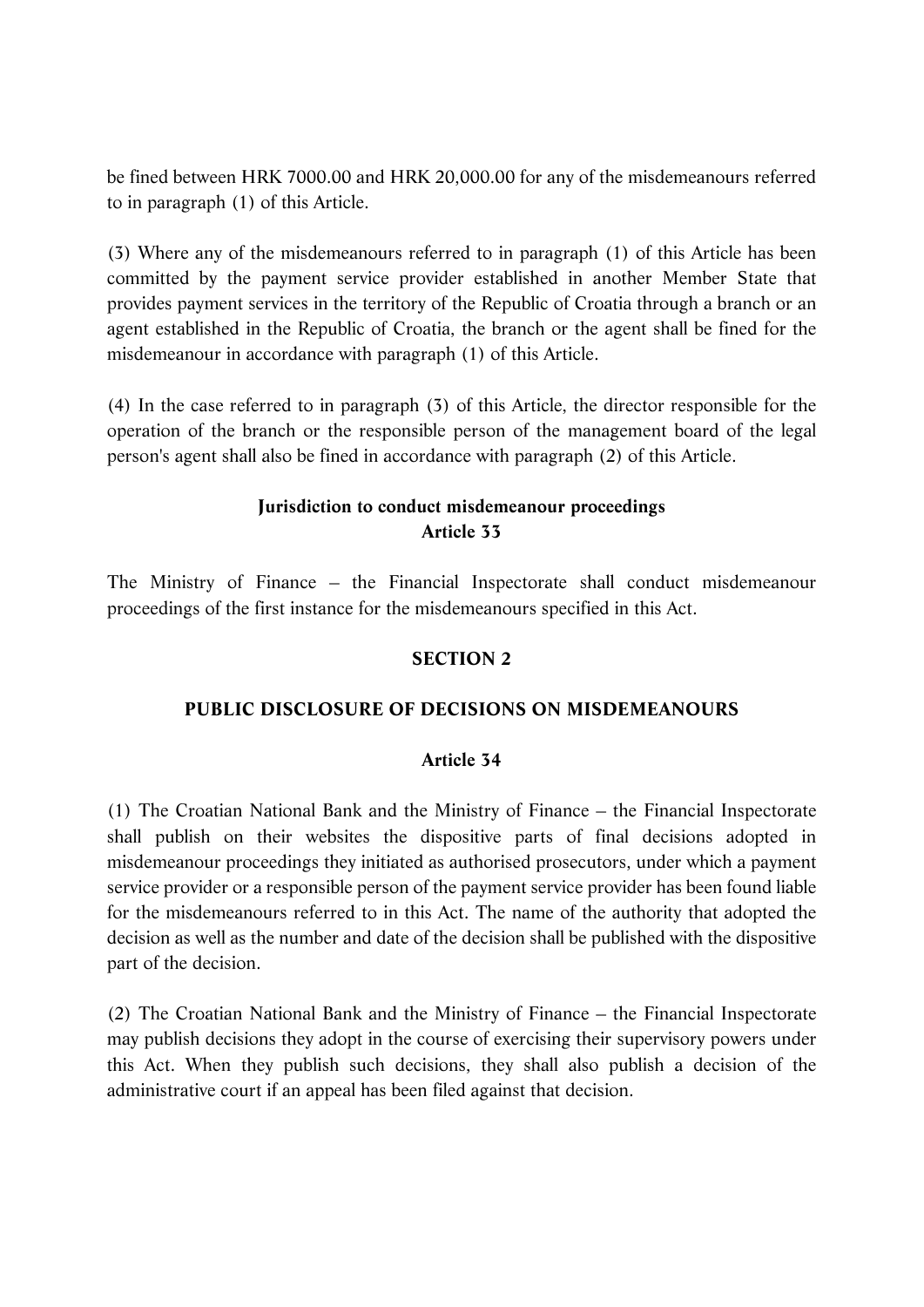(3) Data covered by banking secrecy or protected by the law governing the protection of personal data shall be excluded from the publications referred to in paragraphs (1) and (2) of this Article.

(4) Where the Croatian National Bank or the Ministry of Finance – the Financial Inspectorate assesses that the publication referred to in paragraph (1) of this Article may seriously jeopardise the stability of the financial market or cause disproportionate damage to the payment service provider, it shall publish the data on the payment service provider on an anonymous basis.

(5) Where the Croatian National Bank or the Ministry of Finance – the Financial Inspectorate assesses that the publication referred to in paragraph (1) of this Article may cause disproportionate damage to a responsible person of the payment service provider, it shall publish the data on the responsible person on an anonymous basis.

(6) The publications referred to in paragraphs (1) and (2) of this Article shall remain on the website for three years following the finality of the decision on the misdemeanour.

## **CHAPTER VII TRANSITIONAL AND FINAL PROVISIONS**

## **Subordinate legislation of the Croatian National Bank Article 35**

(1) The Croatian National Bank shall adopt subordinate legislation referred to in Article 5, paragraph (9), Article 8, paragraph (4) and Article 27, paragraph (2) of this Act at the latest within two years of the entry into force of this Act.

(2) The Croatian National Bank shall publish on its website the subordinate legislation referred to in Article 5, paragraph (9) of this Act immediately after its entry into force.

(3) The Croatian National Bank shall publish on its website a notification of the entry into force of the delegated act adopted by the European Commission pursuant to Article 3, paragraph (4) of Directive 2014/92/EU and Articles 10 to 14 of Regulation (EU) 1093/2010.

## **Notification to the European Commission and the European Banking Authority Article 36**